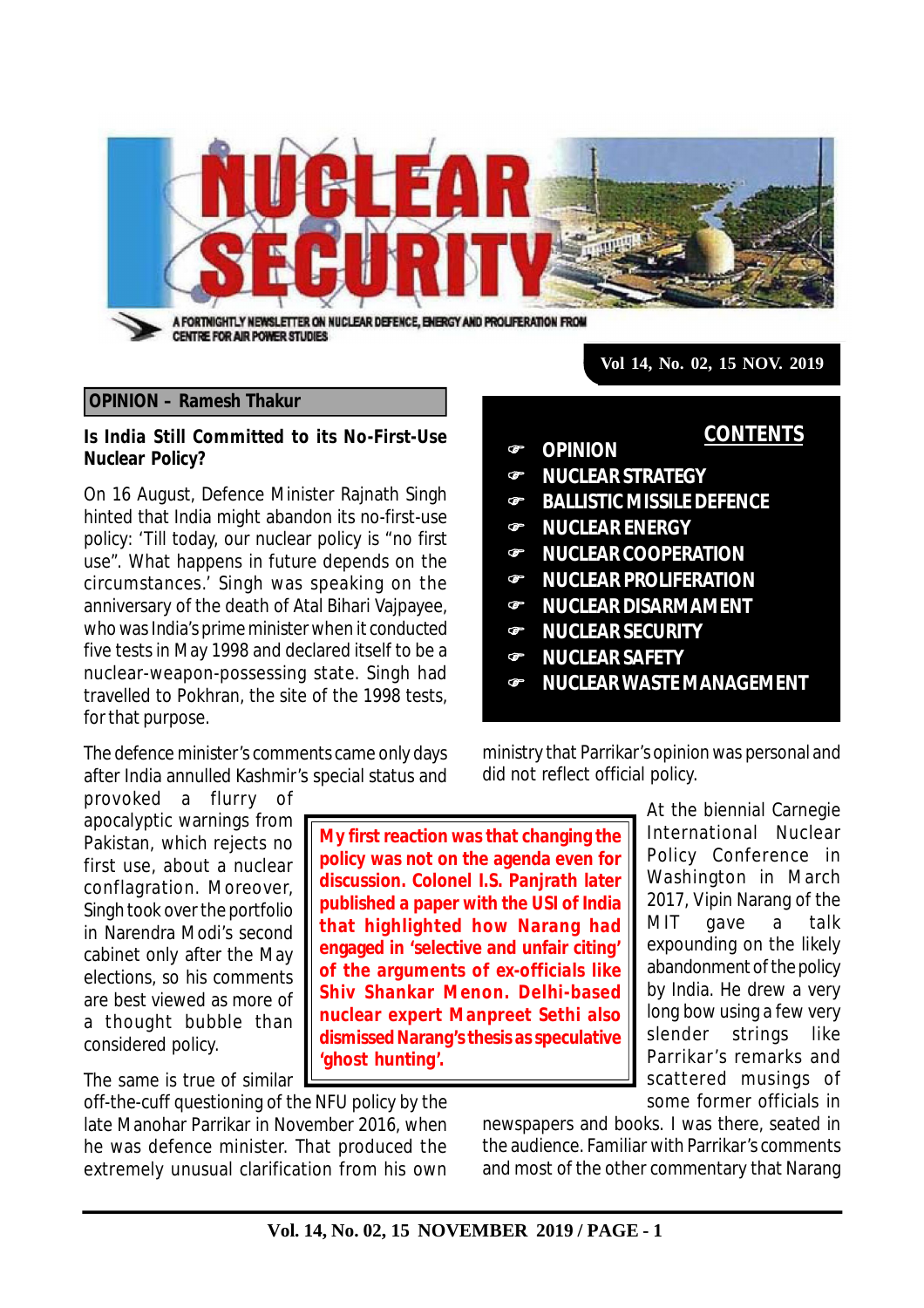After the 1998 tests, India's most pressing diplomatic challenge was to reconcile its security imperatives with international concerns about nuclear proliferation. It tried to do so with a stress on responsibility and restraint. The rudiments of its strategic posture congealed around an acknowledgment of the nuclear reality vis-à-vis Pakistan; a minimum deterrent against China; unilateral promises of no use of nuclear weapons against non-nuclear states and no first use against nuclear adversaries; a unilateral moratorium on any further testing; and a commitment to work

towards nuclear disarmament.

to use nuclear weapons but would respond with punitive retaliation should deterrence fail and it comes under nuclear, biological or chemical attack.

to no first use and matching force postures. Between them they possess under 3% of global nuclear warheads, but feel confident enough in their small deterrent forces to adopt no-first-use policies. China is committed to the no first use without qualification. India holds that it will not be the first

with Pakistan, for no military gain or advantage.

disconnect India from China and re-hyphenate it

much credence he gave to the hypothesis. My first reaction was that changing the policy was not on the agenda even for discussion. Colonel I.S. Panjrath later published a paper with the USI of India that highlighted how Narang had engaged in 'selective and unfair citing' of the arguments of ex-officials like Shiv Shankar Menon. Delhibased nuclear expert Manpreet Sethi also dismissed Narang's thesis as speculative 'ghost

My second reaction was to reflect that, drawing on equivalent remarks by people like Robert McNamara, Lee Butler, Henry Kissinger, George Shultz, Sam Nunn and William Perry, I could make a more persuasive case that the US was about to renounce nuclear weapons! Yet the prospect of

used to weave his story, I was taken aback at how

that actually happening would be close to zero.

hunting'.

At one level, Singh's remarks are banal: of course, what happens in the indeterminate future will depend on the circumstances of the time. But the triple context of his remarks negates the thesis that Singh was messaging Pakistan about an erosion

of India's commitment to no first use. That's why the use of words like 'ominous' to describe Singh's statement—leading Narang and Christopher Clary to conclude that a 'moth-eaten' no-first-use policy 'wasn't much of a commitment at all', and indeed has now become 'a crumbling pillar of India's nuclear doctrine'—is fundamentally fallacious.

Launching a book in February by Rakesh Sood, his special envoy for nuclear non-proliferation and disarmament, former PM Manmohan Singh described India as 'a reluctant nuclear weapon state'. This reluctance finds expression in its nofirst-use policy, confirming that for India, the bomb is a political weapon to deter the use of nuclear weapons against it, not a militarily useable offensive weapon to compel or blackmail another country.

**Vol. 14, No. 02, 15 NOVEMBER 2019 / PAGE - 2**

**At one level, Singh's remarks are banal: of course, what happens in the indeterminate future will depend on the circumstances of the time. But the triple context of his remarks negates the thesis that Singh was messaging Pakistan about an erosion of India's commitment to no first use. That's why the use of words like 'ominous' to**

**describe Singh's statement.**

Another major foreign policy goal of all Indian governments has been to de-hyphenate India from Pakistan and convince as many foreign governments and analysts as possible to pair India instead with China as a strategic competitor. Even the original justification by Vajpayee to President Bill Clinton in 1998 explained India's breakout as a response to the China threat, including Beijing's critical role as the enabler of Pakistan's nuclearization. Abandoning no first use, which coincidentally draws on the important Indian cultural tradition of courtesy encapsulated in 'After you' ('Pehle aap'—literally, 'You first'), would

China and India are the only two of the nine nuclear-armed states with the stated commitment

**NUCLEAR SECURITY: A FORTNIGHTLY NEWSLETTER FROM CAPS**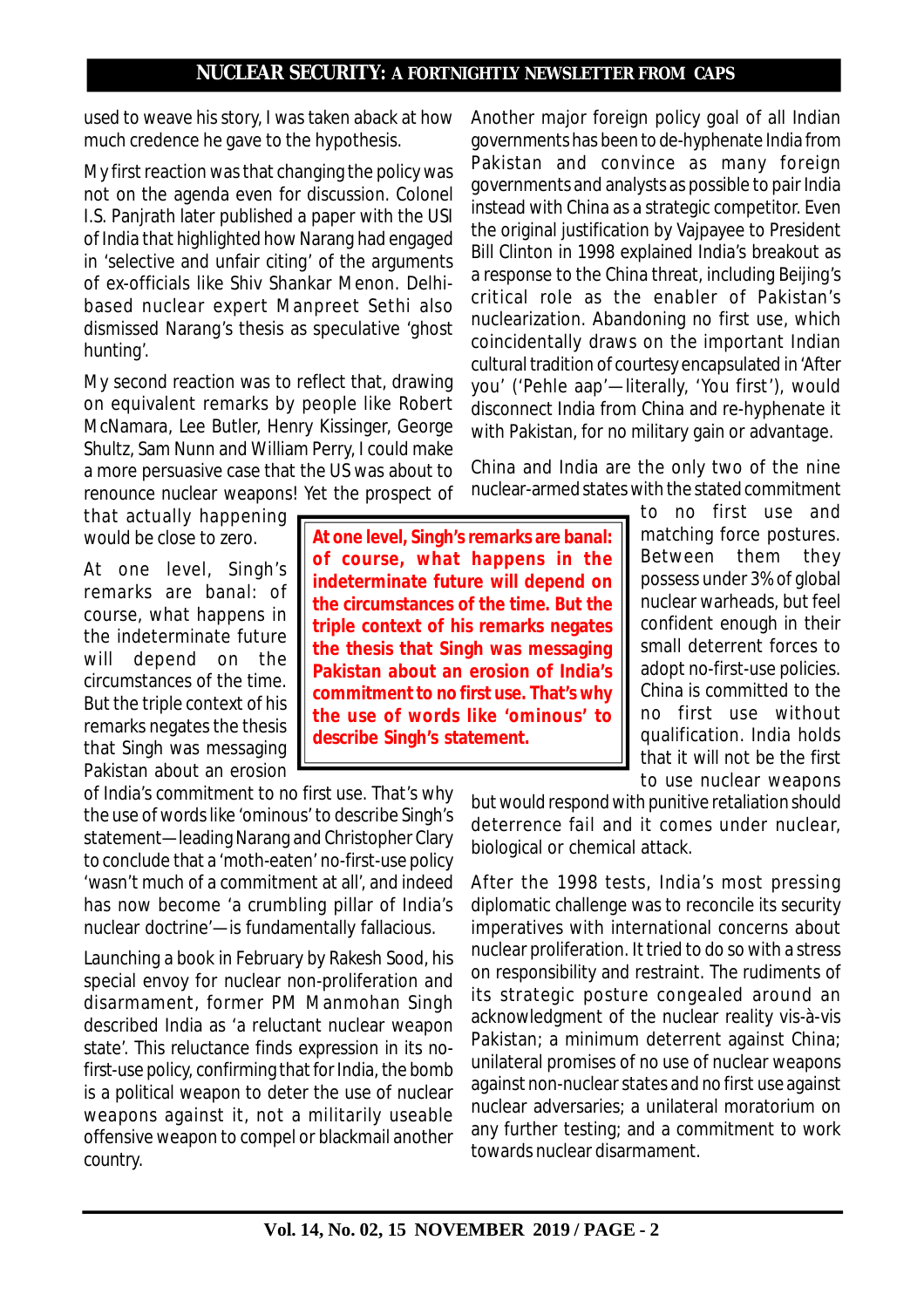Most of this was spelt out in the paper 'Evolution of India's nuclear policy', tabled by Vajpayee in parliament in May 1998, reaffirmed in the national security advisory board's draft report on nuclear doctrine in 1999, and formally adopted by the cabinet committee on security, chaired by the PM,

in 2003.

The 1999/2003 nuclear doctrine remains in place despite calls for change<br>among some Indian among some nuclear strategists who argue it's not credible. After the 2014 election of the Modi government, some Indian hawks, driven by the news that Pakistan had developed the shortrange nuclear-capable

missile Nasr, called for India to review its policy on no first use. The party's election manifesto had promised to study India's nuclear doctrine and realign it with changing geostrategic realities. However, after the election, Modi put an end to speculation when he stated in public that there would be no doctrinal review.

In addition to its profound symbolic value, no first use has significant practical implications. It encourages a shift away from high-risk doctrines with flow-on requirements for nuclear force posture and deployment—for example, de-alerting, de-mating and de-targeting—that would significantly dampen the prospects of accidental and

unauthorised use. A global no-first-use convention, which both China and India have called for at different times, could become the centrepiece of a nuclear restraint regime to strengthen the norm of non-use of nuclear weapons, buttress strategic stability and mute crisis instability by decreasing the pressure on decision-makers to 'use or lose' their nuclear arsenal.

*Source:https://www.aspistrategist.org.au/is-indiastill-committed-to-its-no-first-use-nuclear-policy/ 11 November 2019.*

**In addition to its profound symbolic value, no first use has significant practical implications. It encourages a shift away from high-risk doctrines with flow-on requirements for nuclear force posture and deployment—for example, de-alerting, de-mating and de-targeting—that would significantly dampen the prospects of accidental and unauthorised use.**

 **OPINION – Heiko Timmers**

### **Australia Must Engage with Nuclear Research or Fall Far Behind**

Much is made of the "next generation" of nuclear

reactors in the debate over nuclear power in Australia. They are touted as safer than older reactors, and suitable for helping Australia move away from fossil fuels. But much of the evidence given in September to a federal inquiry shows the economics of nuclear in Australia cannot presently compete with booming

renewable electricity generation.

However, international projections predict nuclear power will stick around beyond 2040. It is forecast to reduce the carbon footprint of other nations, in many cases fuelled by our uranium. To choose wisely on nuclear power options in future, we ought

**International projections predict nuclear power will stick around beyond 2040. It is forecast to reduce the carbon footprint of other nations, in many cases fuelled by our uranium. To choose wisely on nuclear power options in future, we ought to stay engaged. Renewables in combination with hydro storage might fail to fully decarbonise the electricity sector.**

to stay engaged. Renewables in combination with hydro storage might fail to fully decarbonise the electricity sector, or much more electricity may be needed in future for desalination, emission-free manufacturing, or hydrogen fuel to deal with an escalating climate crisis. Nuclear power might be advantageous then.

*What Reactors will be Available in Future?* All recent commissions of nuclear power stations, such as the Korean APR-1400 reactors in the United Arab Emirates, or the Chinese Hualong One design, are large Generation III type light water reactors that produce gigawatts of electricity. Discouraged by investment blowouts and considerable delays in England and Finland, Australia is not likely to consider building Generation III reactors.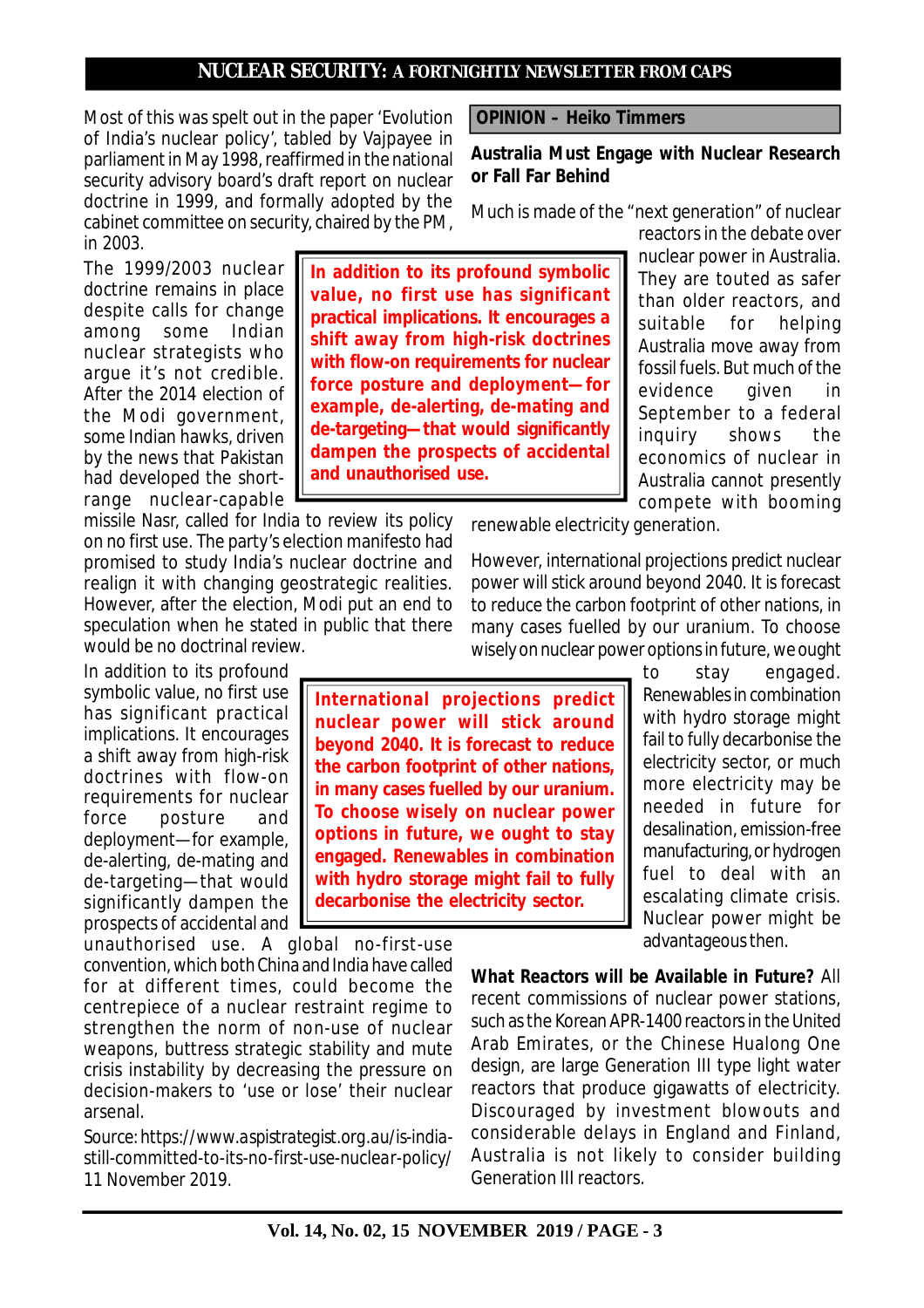**Thorium reactors have not been pursued because the conventional uranium fuel cycle is so well established. The separation of U-233 from the thorium has therefore not been demonstrated in a commercial setting. India is working on establishing a thorium fuel cycle due to its lack of domestic uranium deposits, and China is developing a thorium research**

The company NuScale in particular promotes a new approach to nuclear power, based on smaller modular reactors that might eventually be prefabricated and shipped to site. Although promoted as "next generation", this technology has been used in maritime applications for many years. It might be a good choice for Australian submarines.

NuScale has licensed its design in the United States and might be able to demonstrate the first

such reactor in 2027 in a research laboratory in Idaho.

These small reactors each produce 60 megawatts of power and require a much smaller initial investment than traditional nuclear power stations. They are also safer, as the entire reactor vessel sits in a large pool of water, so no active cooling is needed once the reactor is switched off.

However the technical, operational and economic feasibility of making and maintaining modular reactors is completely untested.

**reactor.**

*Looking Ahead: Generation IV Reactors and Thorium:* If Australia decided to build a nuclear power station, it would take decades to complete. So we might also choose one of several other new reactor concepts, labelled Generation IV. Some of those designs are expected to become technology-ready after 2030.

Generation IV reactors can be divided into thermal reactors and fast breeders.

*Thermal Reactors: Thermal reactors are quite* similar to conventional Generation III light water reactors. However, some will use molten salts or helium gas as coolant instead of water, which makes makes hydrogen explosions – as occurred at Fukushima – impossible. Some of these new reactor designs can operate at higher temperatures and over a larger temperature range without having to sustain the drastic pressures necessary in conventional designs. This improves effectiveness and safety.

*Fast Breeders:* Fast breeder reactors require fuel that contains more fissile uranium, and they can also create plutonium. This plutonium might eventually support a sustainable nuclear fuel cycle. They also use the uranium fuel more efficiently, and generate less radioactive waste. However, the enriched fuel and capacity to produce plutonium means that fast breeders are more closely linked to nuclear weapons. Fast reactors thus do not fit well with Australia's international and strategic outlook.

> *Breeding Fuel from Thorium:* An alternative to using conventional uranium fuel is thorium, which is far less useful for nuclear weapons. Thorium can be converted in a nuclear reactor to a different type of uranium fuel (U-233). The idea of using this for nuclear power was raised as early as 1950, but development in the US

largely ceased in the 1970s. Breeding fuel from thorium could in principle be sustained for thousands of years. Plenty of thorium is already available in mining tailings.

Thorium reactors have not been pursued because the conventional uranium fuel cycle is so well established. The separation of U-233 from the thorium has therefore not been demonstrated in a commercial setting. India is working on establishing a thorium fuel cycle due to its lack of domestic uranium deposits, and China is developing a thorium research reactor.

*Australia's Perspective:* To choose wisely on nuclear power and the right technology in future, we can stay engaged by:

- realising a much-needed national facility to store waste from our nuclear medicine
- making our uranium exports competitive again
- driving the navy's submarines with nuclear power, and

• possibly reconsidering the business case for a commercial spent fuel repository.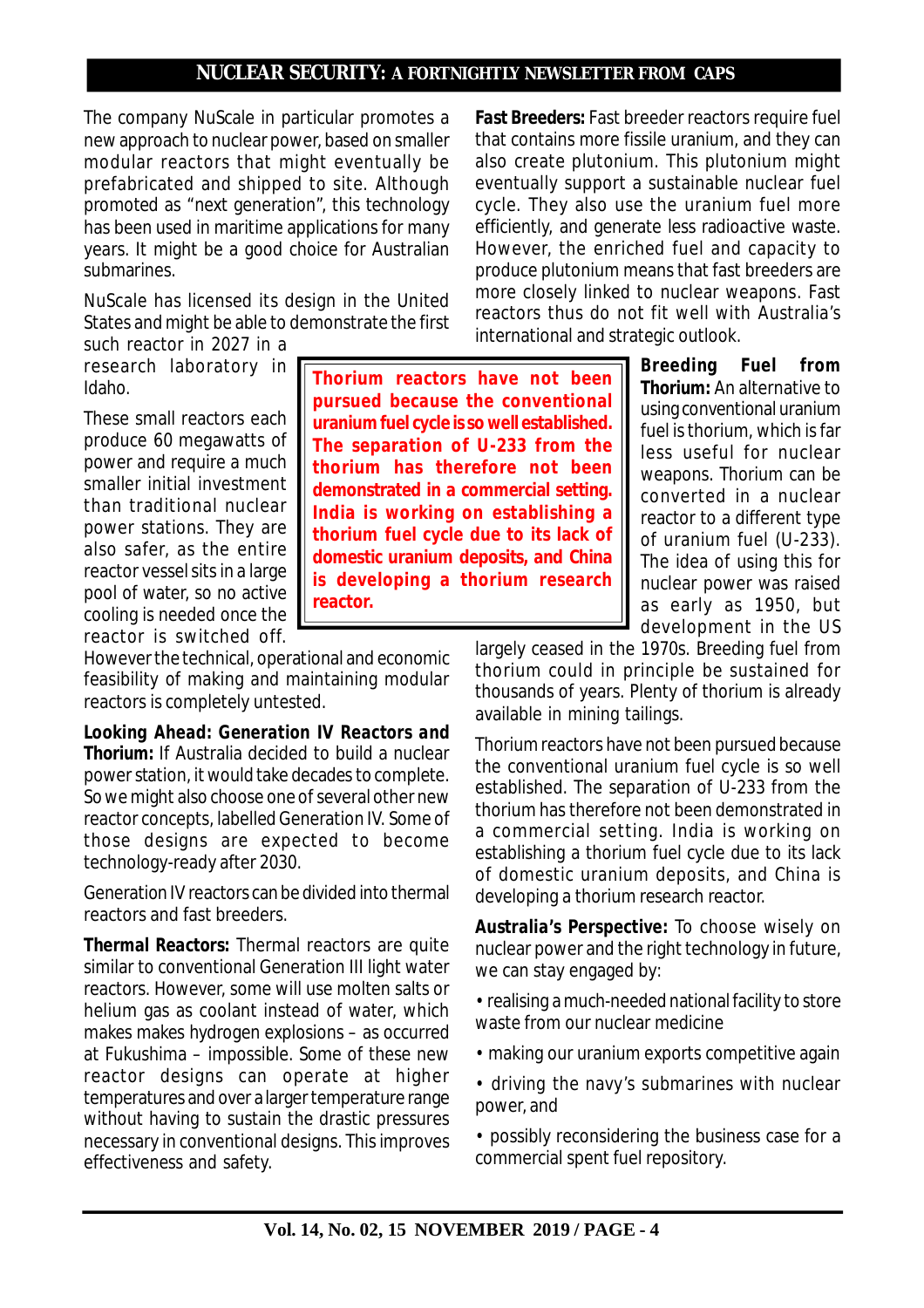**Australia has already joined the international Generation IV nuclear forum, a good first step to foster cooperation on nuclear technology research and stay in touch with reactor developments. Australia could deepen such research involvement by, for example, developing engineering expertise on thermal Generation IV reactors here. Such forward-looking engagement with nuclear power might pave a structured way for the commercial use of nuclear power later,**

**if it is indeed needed.**

Australia has already joined the international Generation IV nuclear forum, a good first step to foster cooperation on nuclear technology research

and stay in touch with reactor developments. Australia could deepen such research involvement by, for example, developing engineering expertise on thermal Generation IV reactors here. Such forward-looking engagement with nuclear power might pave a structured way for the commercial use of nuclear power later, if it is indeed needed.

*Source: Heiko Timmers is an Associate Professor of*

*Physics, School of Science, UNSW Canberra, UNSW, http://theconversation.com, 15 November 2019.*

## **OPINION** – **Rose Gottemoeller**

#### **Don't Let the New START Treaty Lapse**

The New START Treaty, the last and most important nuclear arms limitation agreement still in force between Russia and the United States, expires early in 2021. Perhaps it can be extended. But it

has long been criticized by the Trump administration, on two points: The treaty does not limit new nuclear weapons systems that the Russians are threatening to use against us; and it does not include the Chinese, who are busily modernizing their nuclear arsenal. Those concerns are valid and cannot be ignored in

**The treaty does not limit new nuclear weapons systems that the Russians are threatening to use against us; and it does not include the Chinese, who are busily modernizing their nuclear arsenal. Those concerns are valid and cannot be ignored in any effort to renew the 10-year pact. The new Russian systems will pose a threat to the United States if they are deployed.**

any effort to renew the 10- year pact. The new Russian systems will pose a threat to the United States if they are deployed. And although China is far behind the United States and Russia in numbers of warheads, it continues to build them and has not said when it will stop. Nor is China bound now by any arms limitation agreement.

The administration's attention to these issues is

welcome, and we should be looking for ways to resolve them. At the same time, we should recognize the benefits the New START Treaty brings to American national security. During the coming decade, the United States will be modernizing its nuclear forces. If the treaty is extended until 2026, it will continue to cap Russian deployed warheads at 1,550 and delivery systems — missiles and bombers — at 700, giving the United States a stable

environment in which to modernize.

Without the treaty, things could change drastically and quickly. There is no faster way for the Russians to outrun us than to deploy more nuclear warheads on their missiles. This is not a new issue. Starting in the 1970s, the Soviets and now the Russians have built larger and heavier intercontinental ballistic missiles, or ICBMs, on which they can load more warheads at will — and they have plenty of them in storage. Ten or more

> warheads were estimated for the old SS-18 heavy missile, which remains deployed; it will be replaced by a new heavy missile, one of the systems that concern President Trump's administration.

> If released from the current 1,550 limit on warheads, the Russians could readily add several hundred more

warheads to their ICBMs, forcing the United States into a difficult targeting problem at best, and a strategic crisis at worst. The Russians, whose missiles have grown more capable of a highly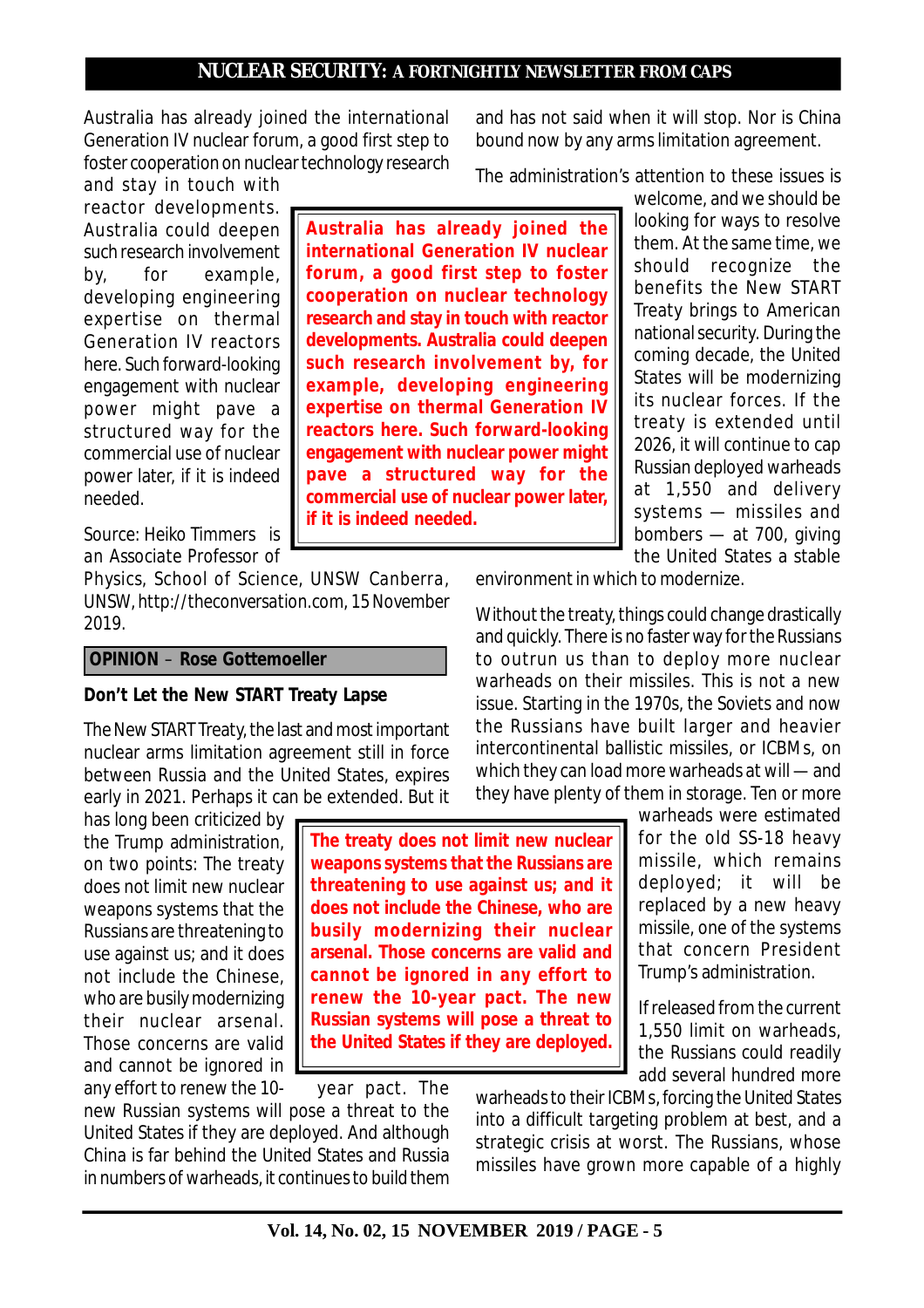accurate first strike, might be tempted to try to knock out the strategic command and control systems of the United States.

Stability depends on such temptation never taking shape. As far-fetched as it seems, that very possibility drove both sides in the arms reduction negotiations in the 1980s and 1990s to acknowledge that we must ensure parity in numbers of deployed warheads and delivery vehicles.

We cannot afford to lose this parity. The outcome would be too dangerous to our national security. But if New START lapses, that could happen, and

fast. So, it serves American interests to extend the treaty. At the same time, we need to tackle the problems that the administration has highlighted. The agreement can be extended for five years, or until it is superseded by a new treaty. Success in a new negotiation should be something that we all welcome.

How do we treat new Russian weapons? Here, too, the pact can help. Some of the Russian systems, such as the new heavy missile, meet the definition of an ICBM under the treaty; they would therefore fall under it without any additional negotiation. The new boost-glide missile system might also be brought under the treaty, since it is launched on a version of an existing Russian ICBM. The Russians have all but said this system will be accountable under the treaty.

But if New START is not extended, Russia would be able to field both the heavy missile and boostglide system without any constraints. New systems like the Burevestnik, a nuclear-propelled cruise missile, would take more work, since they do not fit the category of missiles defined in the treaty. Here it might be worth a straightforward discussion with the Russians: Do they really need the system? As the radioactive explosion near Arkhangelsk in August showed, the missile will

be dangerous to operate and dangerous to deploy — both for the experts handling it and the public living near its bases.

The system is not needed. For more than 30 years, since Ronald Reagan's Star Wars program was announced, the Soviets and Russians have poured money into ensuring that their missiles can penetrate defences against incoming missiles. Chaff, decoys, manoeuvring re-entry vehicles: Russia is best in class in all of these systems to keep ICBMs on course to their targets. The rationale for the new missile is that it would succeed if the ICBMs fail, but that is unlikely. This

> makes the Burevestnik an elaborate redundancy, and dangerous in the bargain.

Straightforward discussion may also be the way to get the Chinese to play. In the 50 years since the United States and the Soviet Union, later Russia, have been negotiating about bilateral nuclear restraint, the Chinese have never been part of the process. They have expressed restraint

through a national no-first-use policy and by keeping their nuclear arsenal small. But with their continuing nuclear modernization, we need to wonder — is China moving beyond assuring a second strike if hit first? Is it striving for parity with the United States and Russia?

Seeking some clarity about Chinese intentions should be a first order of business. The Chinese are not allergic to all negotiated measures. They are signatories of the Nuclear Non-proliferation Treaty and Comprehensive Test Ban Treaty, and they have cooperated to prevent proliferation for example, working with the United States on nuclear security in their port complexes and elsewhere to prevent nuclear terrorism during the Beijing Olympics in 2008.

But time and patience will be needed to engage Beijing, alongside mutual goals of predictability and restraint. Early insistence that the Chinese

**Some of the Russian systems, such as the new heavy missile, meet the definition of an ICBM under the treaty; they would therefore fall under it without any additional negotiation. The new boost-glide missile system might also be brought under the treaty, since it is launched on a version of an existing Russian ICBM. The Russians have all but said this system will be accountable under the treaty.**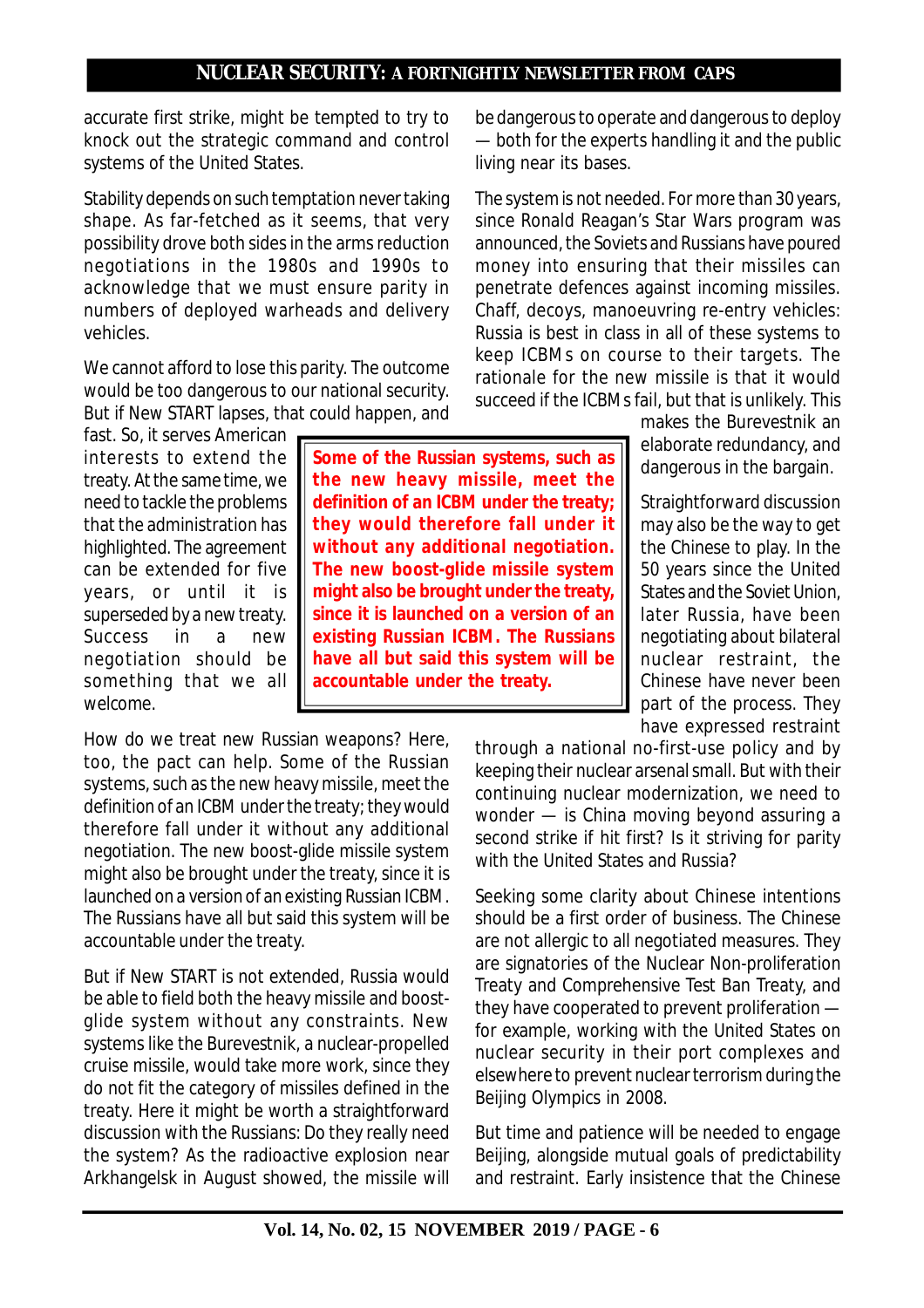**Iran's regime likes anniversaries. This month it celebrated 40 years since the U.S. embassy hostage crisis by unveiling new nuclear centrifuges and redoing anti-American murals at the site of the**

**former embassy.**

reduce and eliminate their relatively small nuclear arsenal would only drive them away. The Trump administration is on the right track when it draws attention to the new Russian strategic systems and the pace of Chinese nuclear

modernization. We can win some progress in both of these arenas, and New START can help: Its extension would make it easier to accomplish both goals. Some of the new systems will be

constrained if the treaty survives. Most important, we will maintain stability and bolster America's national security as we negotiate further. Russia will be locked in on warheads. It will not be able to outrun us.

*Source: https://thewire.in, 08 November 2019.*

### **OPINION – JONATHAN RUHE**

### **New Signs Iran is Creeping Closer to Making a Nuclear Bomb**

Iran's regime likes anniversaries. This month it celebrated 40 years since the U.S. embassy hostage crisis by unveiling new nuclear centrifuges and redoing anti-American murals at the site of the former embassy. In May, it marked one year since the United States left the 2015

nuclear deal by beginning its own steady departure from the agreement.

But the anniversary surprise is much more momentous. On Nov. 5, Tehran announced it would reactivate its Fordow enrichment facility, almost exactly a decade after United Nations inspectors demanded Iran close the

recently discovered, illegally constructed site. Just as Fordow rang alarm bells back then, this latest news must spur more concerted efforts to address Iran's accelerating approach to nuclear weapons. This is the fourth in Iran's unfolding

series of ultimatums for Europe to offset the pain of U.S. sanctions, otherwise Tehran increasingly violates the JCPOA every 60 days. The first escalations in May and July upped its uranium stockpile and enrichment level, initiating gradual

> reductions in the "breakout" time to produce enough fissile material for a bomb.

> As the Jewish Institute for National Security of America (JINSA) assessed this summer, by themselves

these moves — although concerning — would still enable inspectors to detect a breakout attempt for the foreseeable future. But since then, Tehran has ratcheted up as U.S. sanctions multiplied. In September, it began enriching with newer, more productive centrifuges. This is driving Iran toward an industrial-scale nuclear program — not overnight, but no longer over the horizon, either.

And now Fordow. While Iran's specific plans remain unclear, simply reverting to the site's pre-JCPOA configuration would further shrink breakout time, if only marginally. The facility is smaller than the enrichment plant at Natanz, and it only ever housed first-generation centrifuges. But Fordow is worrisome for multiple reasons independent of how it is reactivated. Fordow is better designed and built than Natanz to withstand bunker busters

> — helping explain why the JCPOA prohibits enrichment there, but not at Natanz.

> This also helps explain why Tehran chose Fordow for producing 20 percent lowenriched uranium (LEU) prior to the deal. Any uranium enriched above this level is considered suitable for a nuclear weapon, and thus raises the risk of provoking

a military response. Currently Iran has said it will only enrich to 4.5 percent LEU at Fordow, but this must be monitored extremely closely. Twenty percent enrichment would likely resume here, as Iranian officials have threatened,

**This also helps explain why Tehran chose Fordow for producing 20 percent low-enriched uranium (LEU) prior to the deal. Any uranium enriched above this level is considered suitable for a nuclear weapon, and thus raises the risk of provoking a military response. Currently Iran has said it will only enrich to 4.5 percent LEU at Fordow, but this**

**must be monitored extremely closely.**

**Vol. 14, No. 02, 15 NOVEMBER 2019 / PAGE - 7**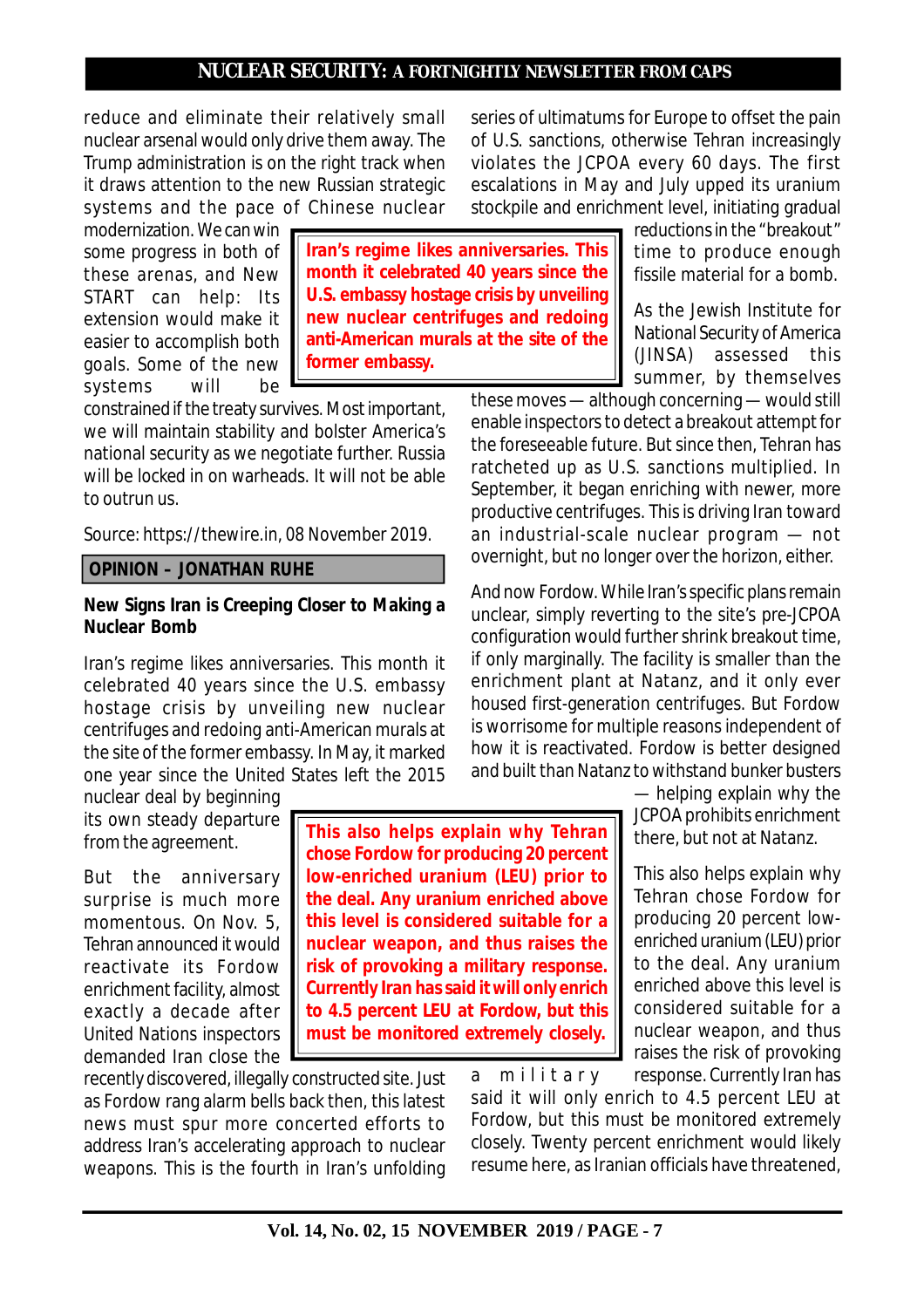**Now American policymakers are racing against the shortening shadow of Iran's nuclear progress, whether or not talks occur. Taking a page from Netanyahu's speech, the United States can give itself real diplomatic leverage, and prevent Iran approaching the nuclear threshold, only by developing credible military deterrence against Tehran or bolstering Israel's ability to**

and would entail interconnecting "tandem" centrifuge cascades.

This would cut breakout time far more precipitously than any move thus far, but it also likely would be detected by inspectors. Therefore, any attempt to block inspectors, as the regime

has mulled recently, would be equally alarming. These concerns also must be placed in a larger strategic context. By itself, no single escalation to date would put Iran on the precipice of a bomb without appreciable advance warning. Yet aggregated over time, the sum of these violations already

has cut breakout time appreciably since May, and will continue doing so.

**do so.**

Such estimates entail multiple assumptions, but Tehran's breakout time already has fallen from roughly 11 to 12 months under the JCPOA to potentially seven to eight months now. At this rate, Iran is less than a year away from an undetectable "sneak out" capability. It could reach this threshold sooner if it deploys more advanced centrifuges, as it has since September, or escalates further at the next 60-day deadline in early January. These moves serve Iran's pressure campaign, also playing out on the ground in the Middle East, to compel sanctions relief and build negotiating leverage for a new deal. Accordingly, Tehran insists it will reverse its nuclear moves only after sanctions are lifted or as part of talks, not before as the United States demands.

Indeed, Iran only came to the table in the first place after the discovery of Fordow in 2009 generated initial international consensus for tough sanctions. But today is different. The United States is approaching a sanctions ceiling, having already accreted such measures against nearly every aspect of Iran's economy and regime. Meanwhile Tehran is nowhere near its ceiling for nuclear and regional escalation, especially if the diminishing impact of additional sanctions is the only deterrent.

As Iran began enriching near 20 percent at Fordow in 2012, Israeli Prime Minister Benjamin Netanyahu drew a literal red line before the world, with the

> implicit threat of preventive military action. Tehran took the hint and deflected its own progress toward a bomb. Now American policymakers are racing against the shortening shadow of Iran's nuclear progress, whether or not talks occur. Taking a page from Netanyahu's speech, the United States can give itself real diplomatic

leverage, and prevent Iran approaching the nuclear threshold, only by developing credible military deterrence against Tehran or bolstering Israel's ability to do so.

*Source: https://thehill.com/, 12 November 2019.*

## **OPINION – N Madhavan**

## **Is India Cyber Security Ready?**

The recent breach at the Kudankulam Nuclear Power plant and the way it was handled leave a lot to be desired. Towards end-October, social media was agog with reports of a cyber-attack at Kudankulam Nuclear Power plant. The NPCIL, on October 29, denied such a development and said both the reactors were running without 'any operational or safety concerns. In a disturbing move, within 24 hours, NPCIL ate its own words and admitted that there indeed was an incident. Computer Emergency Response Team (CERT-In), it said, had noticed a malware attack that breached India's largest nuclear power facility's administrative network on September 4.

Further investigations had revealed that a user had connected a malware infected personal computer to the administrative network. NPCIL emphasised that the nuclear plant's operational systems were separate (in technical parlance this is called an air-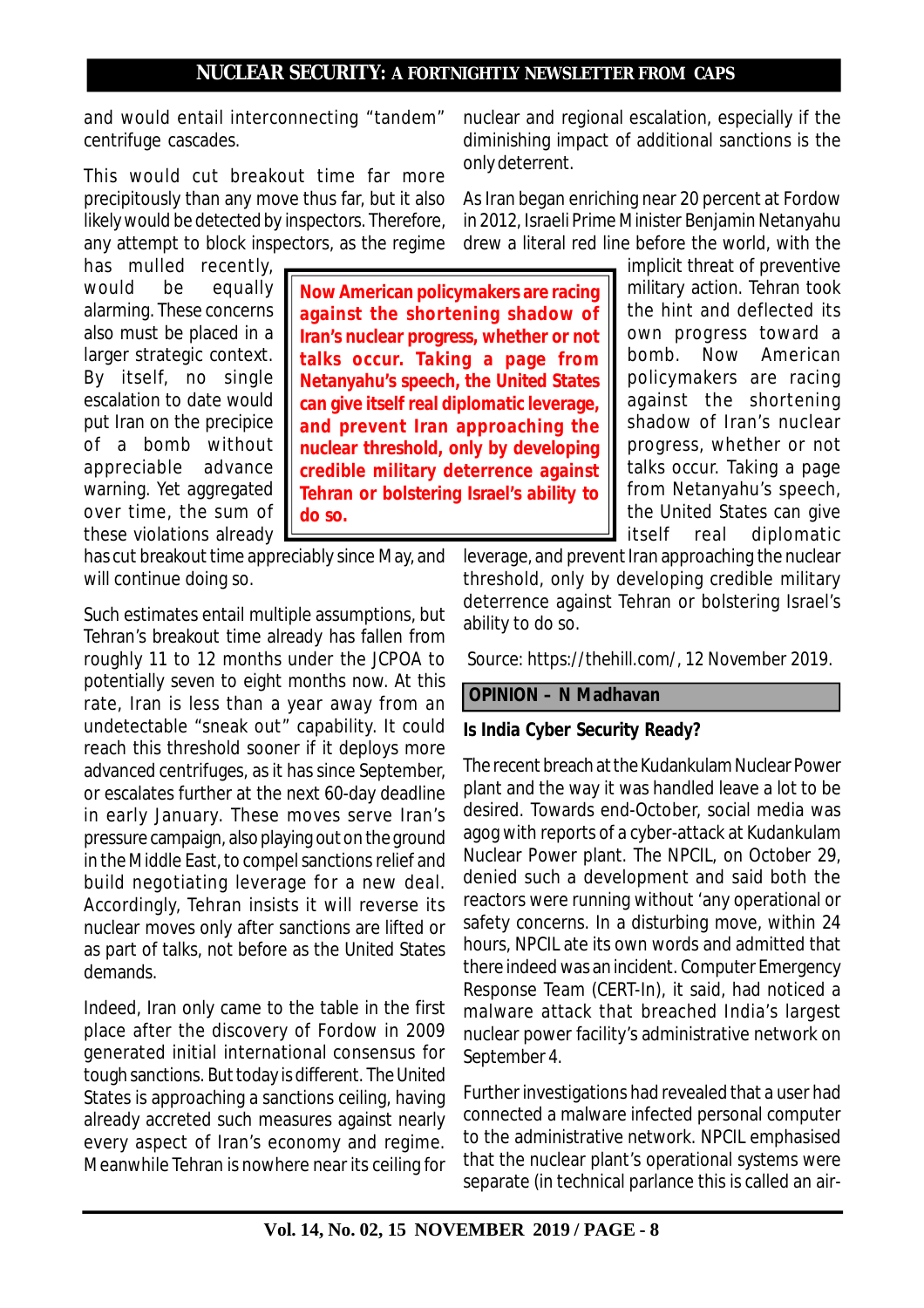gap) and the administrative network was not connected to it. Hence there was nothing to fear.

What is more worrying than NPCIL's somersault was its lack of openness (the attack happened almost 55 days earlier), reluctance to share any details about the nature of the malware and, most importantly, obfuscate this grave development by saying that 'any attack on the nuclear power plant control system is not

**What is more worrying than NPCIL's somersault was its lack of openness (the attack happened almost 55 days earlier), reluctance to share any details about the nature of the malware and, most importantly, obfuscate this grave development by saying that 'any attack on the nuclear power plant control system is not possible' as they are standalone systems.**

possible' as they are standalone systems.

The malware, DTRACK, was developed by a North Korean hacker group and specialises in extracting information from a system. *The Washington Post* has quoted Virus Total, a virus scanning website owned by Alphabet (Google's parent), saying a large amount of data was stolen during the breach. This, data, the paper added, could be used to plan the next attack more efficiently. Also, NPCIL's faith on air-gap or an isolated network is laughable. Iran's Nantez Uranium Enrichment facility that was attacked in 2010 was air-gapped. The attack, the world's first use of a digital weapon, destroyed 984

centrifuges thereby setting Iran's covert nuclear weapon programme back by a few years.

The attackers — many point the finger at US and/or Israel — used the Stuxnet worm and chose not to attack Nantez directly but focussed on infecting four companies that were contracted to work in the

facility. When one of the workers from these companies used a USB drive at the Nantez facility, the worm was deployed. It destroyed the centrifuges by spinning them at dangerous speeds. Thus air-gapping is not fool-proof as NPCIL would like us to believe. With India's nuclear facilities located not too far from densely populated areas, fear of a potential nuclear meltdown (the worst

breach every 10 minutes in India. This data has to be taken with a pinch of salt as many cyber security incidents go unreported. But our approach to this serious issue is, at best, lackadaisical — be it as an individual, corporate or government. Indians still prefer to use pirated software. Hackers exploit vulnerabilities in the **The larger issue here is whether India**

software and without the frequent patches the developers send (pirated software user will not get it), the computer will be a sitting duck.

Also, they are contended with just anti-virus which is just one feature of endpoint protection. Most companies do not invest in

quality people when it comes to manning the IT team. This despite cyber security been considered as an executive-level challenge. Most companies also lack a proper cyber security framework and standard operating procedures. Even if they have one, there is a need for constant training and awareness.

Not many employees think twice before opening

outcome of a cyber-attack) should make our policymakers paranoid over cyber threats. The way

the Kudankulam incident was handled inspires very little confidence.

*Lackadaisical Approach:* The larger issue here is whether India is prepared for cyber-attacks which are increasingly seen as the fifth dimension in warfare after air, water, land and space. The threat level is high. According to cyber

security major Symantec, India is among the top three countries in the world after the US and China when it comes to phishing and malware attacks.

Other reports reveal that its share in mobile malware (they enter through apps) is reportedly a

high 23.6 per cent. In 2017, there was one security

**is prepared for cyber-attacks which are increasingly seen as the fifth dimension in warfare after air, water, land and space. The threat level is high. According to cyber security major Symantec, India is among the top three countries in the world after the US and**

**Vol. 14, No. 02, 15 NOVEMBER 2019 / PAGE - 9**

**China when it comes to phishing and**

**malware attacks.**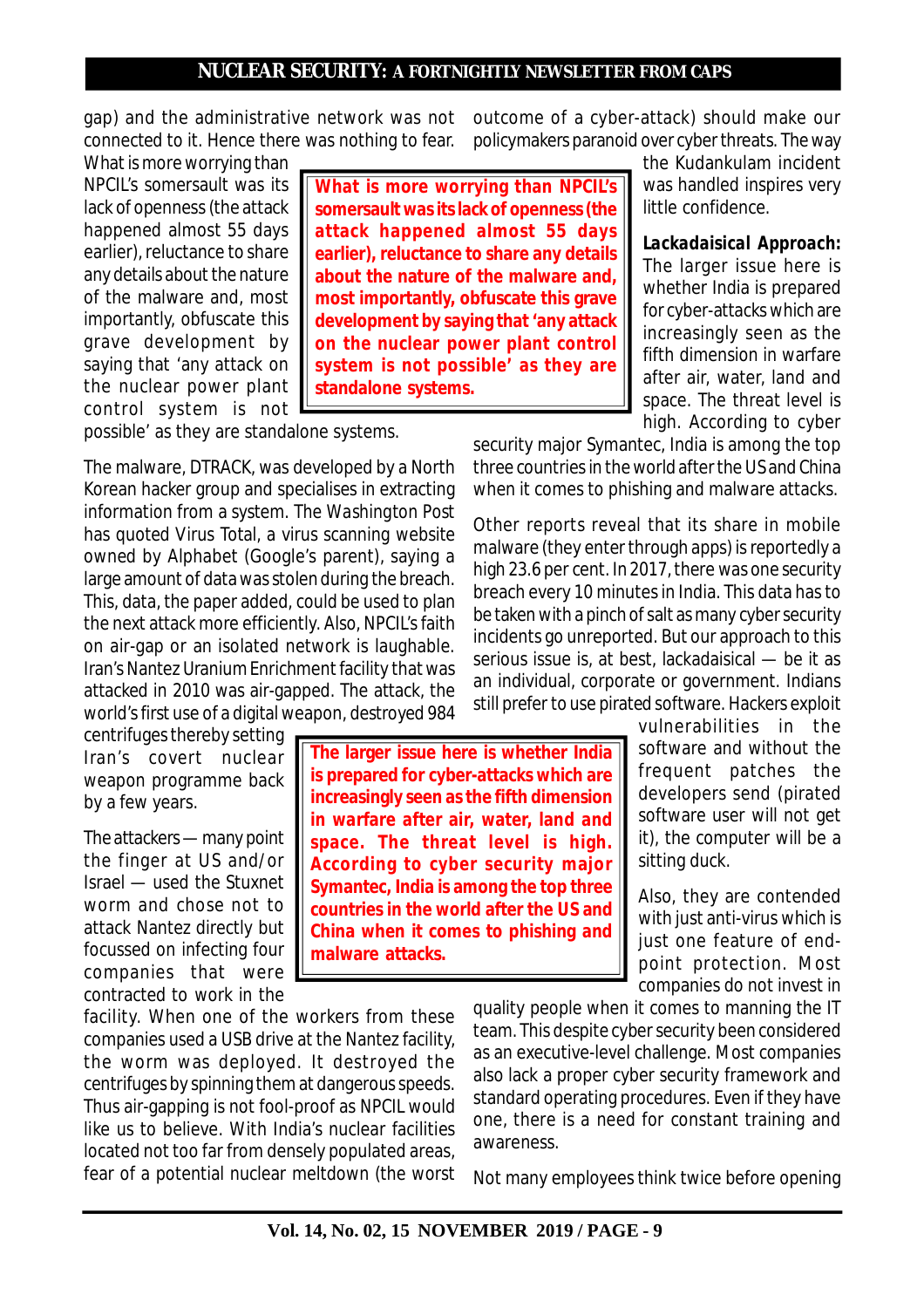attachments or inserting a USB drive. Weak passwords are a bane and reminders to periodically change them are often met with a frown. With companies now adopting bring your own device (BYOD) policy, risks have only risen. Under the circumstances, businesses need to constantly test compliance through periodic

audits. Those in critical sectors must also do vulnerability testing and even get ethical hackers to test their defences. Very few do this.

## *Lessons from Estonia:* India

cannot be cyber security ready unless the issue is taken up on a mission mode and in this Estonia, the northern-most of the three

Baltic States, has some lessons for us. When this tiny nation (population 1.3 million) broke away from Soviet Union in 1991, it barely had any infrastructure, physical or digital. Today, it is one of the most digitalised countries in the world. All government services are delivered online. As much as 99.6 per cent of the banking transactions are done digitally. All the schools have been digitised and exams, homework and attendance are available at the click of a mouse. In fact, 28 per cent of people voted online in the last Parliamentary elections in 2018. In 2007, Estonia was subjected to a brutal cyber warfare (Russia is blamed for it).

The Distributed Denial of Service (DDOS) attack crippled 58 Estonian websites. ATMs did not work. Online banking services failed and media houses could not broadcast news. Estonia adopted a transparent approach to this incident and cut itself off from rest of the Internet. It managed to defend itself well. It was a wake-up call. It learned from the experience and built a strong intrusion detection and protection systems, created awareness among people, built a strong publicprivate partnership to tap resources, put in place a central system for monitoring, reporting and resolving cyber incidents and mandated vital service providers to assess and manage their ICT

risks regularly.

It also created a voluntary Cyber Defence Unit where experts who work elsewhere chip in to protect when called. Estonia has also become proactive on cyber security. It ensured that NATO Co-operative Cyber Defence Centre of Excellence was set up in its capital Tallinn. Its annual

> scenario-based real time network defence exercise, Locked Shields, conducted since 2010 is considered the world's largest and most complex. Today, when it comes to cyber security Estonia is among the top five nations in the world (India is not in the top 20). Recently, it has offered to help India on this front. We

should grab this opportunity with both our hands.

*Source: https://www.thehindubusinessline.com, 07 November 2019.*

 **OPINION – Nancy Jo Nicholas, Thom Mason**

## **Artificial Intelligence can Help Stop Nuclear Proliferation**

The international nuclear arms control regime is approaching a critical juncture. If new nuclear weapons treaties are to be negotiated, ratified and enforced, they will need to be underpinned by strong technical monitoring capabilities. The Department of Energy's National Nuclear Security Administration is leveraging its expertise and technology to meet this challenge, understanding that in nuclear non-proliferation, you can't verify what you can't see. The United States is placing renewed urgency on developing the science and technology required to monitor our adversaries' nuclear activity — specifically by harnessing the power of artificial intelligence and the unmatched, high-performance computing capabilities found at DOE's national laboratories.

DOE houses four of the world's top 10 fastest supercomputers, including the top two, and we are already at work on developing three nextgeneration, exascale machines, able to conduct

## **unless the issue is taken up on a mission mode and in this Estonia, the northernmost of the three Baltic States, has some lessons for us. When this tiny nation (population 1.3 million) broke away from Soviet Union in 1991, it barely had any infrastructure, physical or digital. Today, it is one of the most digitalised countries in the world.**

**India cannot be cyber security ready**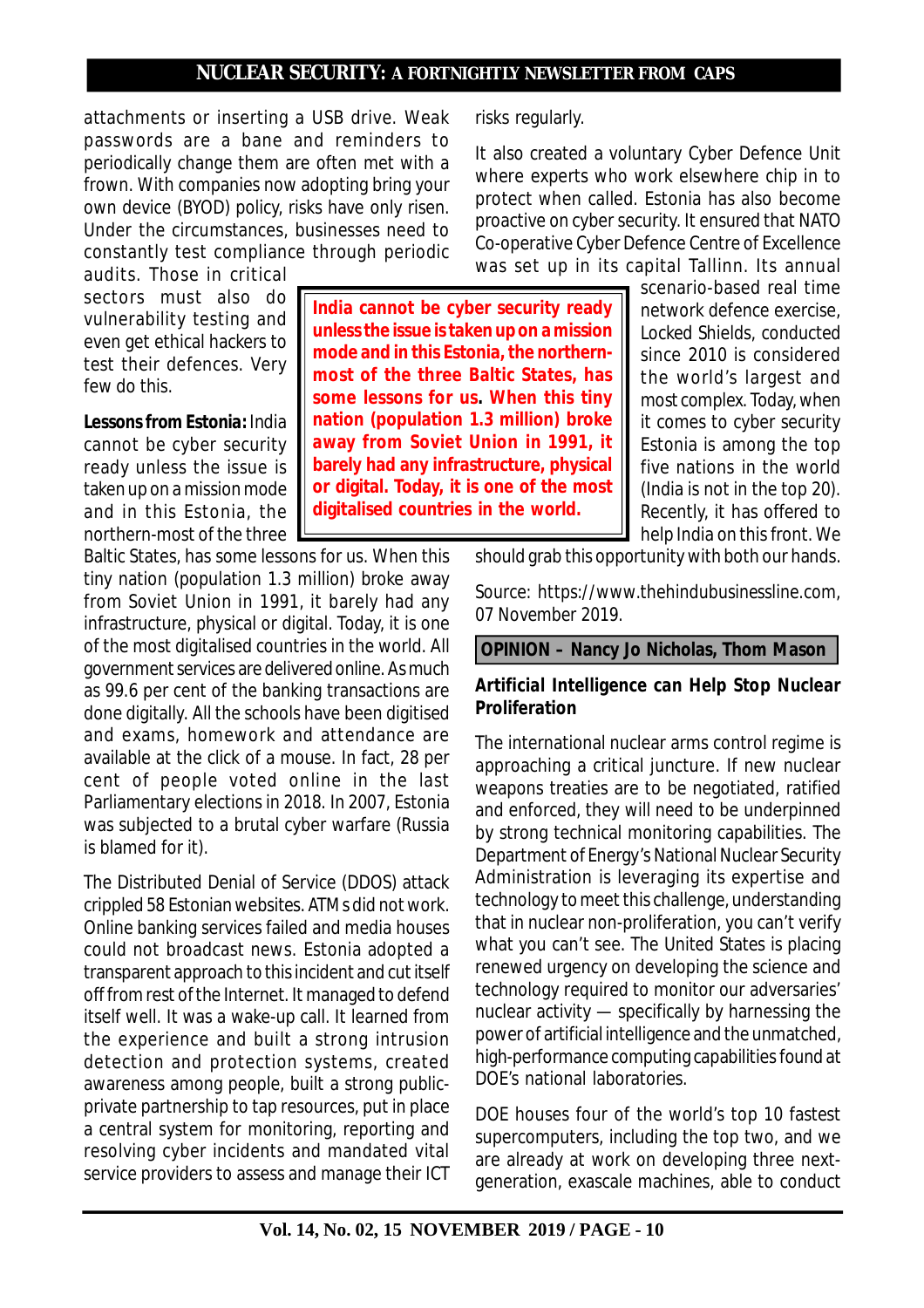a billion calculations per second. Coupled with our advances in AI, those technologies will strengthen our non-proliferation efforts while helping to ensure that our own nuclear weapons stockpile remains safe,

reliable and effective. At Los Alamos National Laboratory, we are using AI to sift through data from an international network of sensors that look for underground seismic events that could indicate an illicit nuclear explosive test. With more than half a million seismic events worldwide each year, automated calculations are

required to distinguish potential nuclear explosions from naturally occurring earthquakes.

Similarly, a team at Los Alamos is using AI to pinpoint the source of an underground nuclear

explosion using signatures from gases that seep to the surface through rock fractures. Those gases may be driven hundreds of yards away from a detonation via a variety of paths, and so determining where to best place sensors to pick up the signal has proved exceptionally challenging, especially in areas where the structure of the rock is uncertain.

That's where AI comes in: AI offers the potential to accelerate our physics-based models so we can account for the numerous combinations of seepage pathways to calculate uncertainties related to when a gas is most likely to reach the surface. That in turn will allow us to deploy sensors to the correct locations for the best chance of detection. We are also using AI to fuse together disparate, heterogeneous data streams, such as social media posts, satellite imagery and weather data to look for signs of nuclear proliferation.

While on their own each of these data points might not tell us much, when combined, they tell us quite a lot. To fuse this data and glean relevant information requires both advanced data analytics

**At Los Alamos National Laboratory, we are using AI to sift through data from an international network of sensors that look for underground seismic events that could indicate an illicit nuclear explosive test. With more than half a million seismic events worldwide each year, automated calculations are required to distinguish potential nuclear explosions from naturally occurring earthquakes.**

— sophisticated algorithm development for signal detection, natural language processing and data fusion — and advanced computing infrastructure to process that data. In short, the DOE's supercomputers can sift through these immense data sets and "learn" how to recognize patterns of nuclear proliferation with unprecedented speed.

O u r supercomputers, like "El

Capitan," the recently announced NNSA exactable machine to be built at Lawrence Livermore National Laboratory, will also use AI to analyse satellite images to look for changes in topography

> that could indicate an underground nuclear explosion, while other remote sensing satellites search for anomalies that could indicate a spacebased nuclear detonation. In many ways, AI is no longer an option but a necessity. We are awash in data from myriad sources — from dew points to Gross Domestic Products, polling numbers to Twitter trends. Each day, an estimated 2.5

quintillion bytes of data are created — the equivalent of the contents of the entire Library of Congress being produced more than 166,000 times. This will only increase as we develop new, faster and less expensive ways to collect data, such as compact, high-resolution imagers to be carried aboard CubeSats, satellites about the size of a loaf of bread that can be launched by the dozens per year. To be able to act on those immense data sets in time to make a difference, we need to be able to quickly analyse it. The

**AI offers the potential to accelerate our physics-based models so we can account for the numerous combinations of seepage pathways to calculate uncertainties related to when a gas is most likely to reach the surface. That in turn will allow us to deploy sensors to the correct locations for the best**

> **chance of detection. We are also using AI to fuse together disparate, heterogeneous data streams, such as social media posts, satellite imagery and weather data to look**

**for signs of nuclear proliferation.**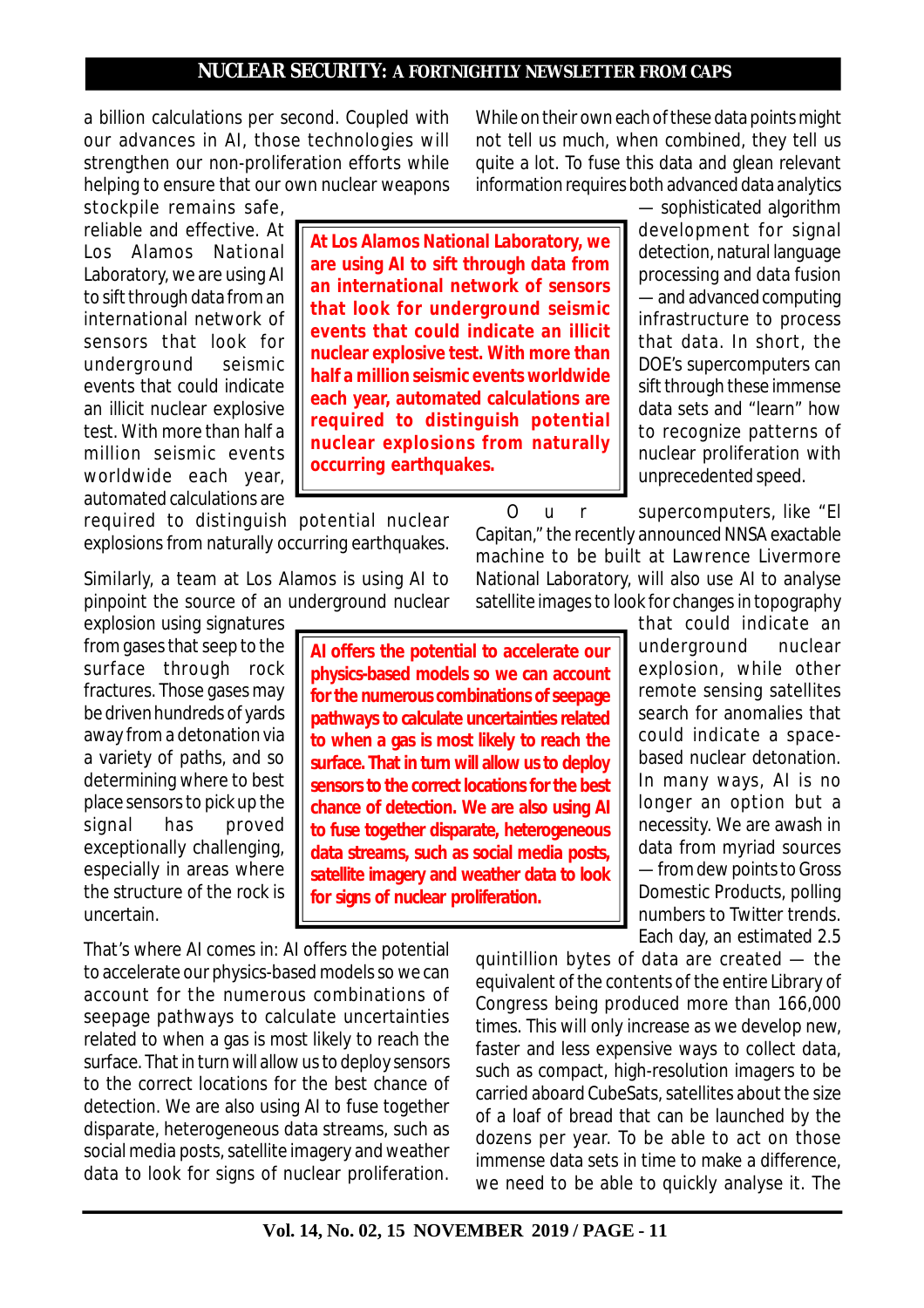combination of DOE and NNSA's unrivalled supercomputers and AI will make that possible. While the nuclear threat is not new, the dynamic global environment has created a renewed sense of urgency related to nuclear materials and the need to monitor

**The combination of DOE and NNSA's unrivalled supercomputers and AI will make that possible. While the nuclear threat is not new, the dynamic global environment has created a renewed sense of urgency related to nuclear materials and the need to monitor them — and AI is key to that.**

them — and AI is key to that. At Los Alamos, we like to say that it takes a weapons lab to find a weapons lab — because our expertise gives us insight few others in the world possess. Continuing to push the boundaries of AI will give us the tools we need to keep our Nation and the world safe.

*Source: https://www.santafenewmexican.com/, 09 November 2019.*

### **NUCLEAR STRATEGY**

### **RUSSIA**

## **How Russia could Force a Nuclear War in the Baltics**

Would the United States fight a nuclear war to

save Estonia? The question would probably strike most Americans as absurd. Certainly, almost no one was thinking about such a prospect when NATO expanded to include the Baltic states in 2004.

Yet a series of reports by the nonpartisan Rand Corporation shows that the possibility of nuclear escalation in a conflict

between the NATO and Russia over the Baltic region is higher than one might imagine. The best way of averting it? Invest more in the alliance's conventional defence. There was a time when it seemed quite normal to risk nuclear war over the sanctity of European frontiers. During the Cold War, NATO was outnumbered by Warsaw Pact forces, and it would have had great difficulty

**Reports by the nonpartisan Rand Corporation shows that the possibility of nuclear escalation in a conflict between the NATO and Russia over the Baltic region is higher than one might imagine. The best way of averting it? Invest more in the alliance's conventional defence. There was a time when it seemed quite normal to risk nuclear war over the sanctity of European frontiers.**

stopping a Soviet attack with conventional weapons. From the moment it was formed, NATO relied on the threat of nuclear escalation — whether rapid and spasmodic, or gradual and controlled to maintain deterrence. American thinkers

developed elaborate models and theories of deterrence. U.S. and NATO forces regularly carried out exercises simulating the resort to nuclear weapons to make this strategy credible.

After the Cold War ended, the U.S. and its allies had the luxury of thinking less about nuclear deterrence and war-fighting. Tensions with Russia receded and nuclear strategy came to seem like a relic of a bygone era. Yet today, with Russia rising again as a military threat, the grim logic of nuclear statecraft is returning. The spike in tensions between Russia and the West over the past half-decade has revealed a basic problem: NATO doesn't have the capability to prevent Russian forces from quickly overrunning Estonia, Latvia and Lithuania. Russian invaders would be

> at the gates of the Baltic capitals in two to three days; existing NATO forces in the region would be destroyed or swept aside. NATO could respond by mobilizing for a longer war to liberate the Baltic countries, but this would require a bloody, dangerous military campaign. Critically, that campaign would require striking targets — such as

air defence systems — located within Russia, as well as suppressing Russian artillery, short-range missiles and other capabilities within the Kaliningrad enclave, which is situated behind NATO's front lines.

Moreover, this sort of NATO counteroffensive is precisely the situation Russian nuclear doctrine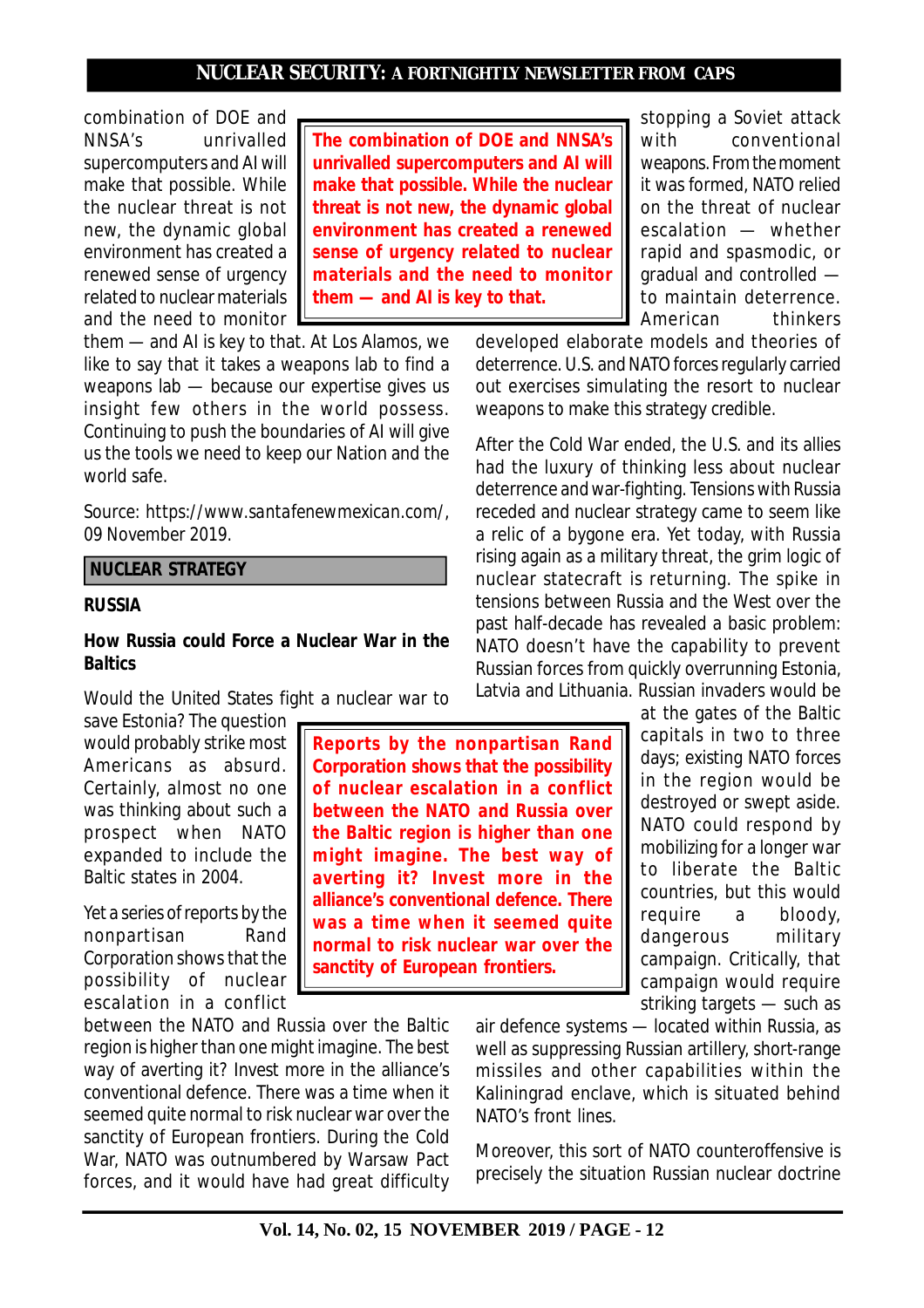seems meant to avert. Russian officials understand that their country would lose a long war against NATO. They are particularly alarmed at the possibility of NATO using its unmatched military capabilities to conduct conventional strikes within Russian borders. So, the Kremlin has signalled that it might carry out limited nuclear strikes — perhaps a "demonstration strike" somewhere in the Atlantic, or against NATO forces in the theatre — to force the alliance to make peace on Moscow's terms. This concept

is known as "escalate to de-escalate," and there is a growing body of evidence that the Russians are serious about it.

A NATO-Russia war could thus go nuclear if Russia "escalates" to preserve the gains it has won early in the conflict. It could also go nuclear in a second, if somewhat less likely, way: If the U.S. and NATO

initiate their own limited nuclear strikes against Russian forces to prevent Moscow from overrunning the Baltic allies in the first place. And even the limited use of nuclear weapons raises the question of further escalation: Would crossing the nuclear threshold lead, through deliberate choice or miscalculation, to a general nuclear war involving intercontinental ballistic missiles, strategic bombers and apocalyptic destruction?

So, what to do? One option would be for the West to pull back — to conclude that any game that involves risking nuclear war over the Baltic states is not worth the candle. The logic here is superficially compelling. After all, the U.S. could survive and thrive in a world where Russia dominated Estonia, Latvia and Lithuania, just as it survived and thrived during the Cold War, when those countries were part of the Soviet Union. The problem is that failing to defend the Baltic states would devalue the Article 5 guarantee on which NATO rests: the principle that an attack on one is an attack on all. And given that one

could raise similar questions about so many U.S. commitments — would declining to meet a Chinese attack on the Philippines really endanger America's existence? — this failure could undermine the broader alliance system that has delivered peace and stability for so many decades.

A second option, emphasized by the Pentagon's 2018 Nuclear Posture Review, would be to devise new limited nuclear options as a way of strengthening deterrence and dissuading Russia

**A second option, emphasized by the Pentagon's 2018 Nuclear Posture Review, would be to devise new limited nuclear options as a way of strengthening deterrence and dissuading Russia from pursuing a strategy of escalate to deescalate. For example, the U.S. might develop low-yield nuclear weapons that could be used, in a relatively limited fashion, against a Russian invasion force or the units supporting it.**

from pursuing a strategy of escalate to de-escalate. For example, the U.S. might develop low-yield nuclear weapons that could be used, in a relatively limited fashion, against a Russian invasion force or the units supporting it.

This approach is probably worthwhile, because it would help fill in missing steps on the escalatory ladder between

conventional conflict and general nuclear war. The knowledge that the U.S. has its own "tactical" nuclear options might inject greater caution into the calculations of Russian planners. It is possible, Rand analysts note, that limited nuclear strikes early in a Baltic conflict could convince the Kremlin that the risks of proceeding are unacceptable. The dangers here are, well, obvious and drastic. There is always some possibility — although informed analysts debate how much of a possibility — that Russia might mistake a limited strike against military targets in the Baltics for part of a larger or more dangerous nuclear strike against Russia itself. And if the plan is to use limited nuclear strikes against Russian military assets involved in an invasion of the Baltic states, the implication is that NATO would be using nuclear weapons on the territory of its own members.

A third, and best, option is to strengthen the weak conventional posture that threatens to bring nuclear options into play. The root of NATO's nuclear dilemma in the Baltics is that the forces it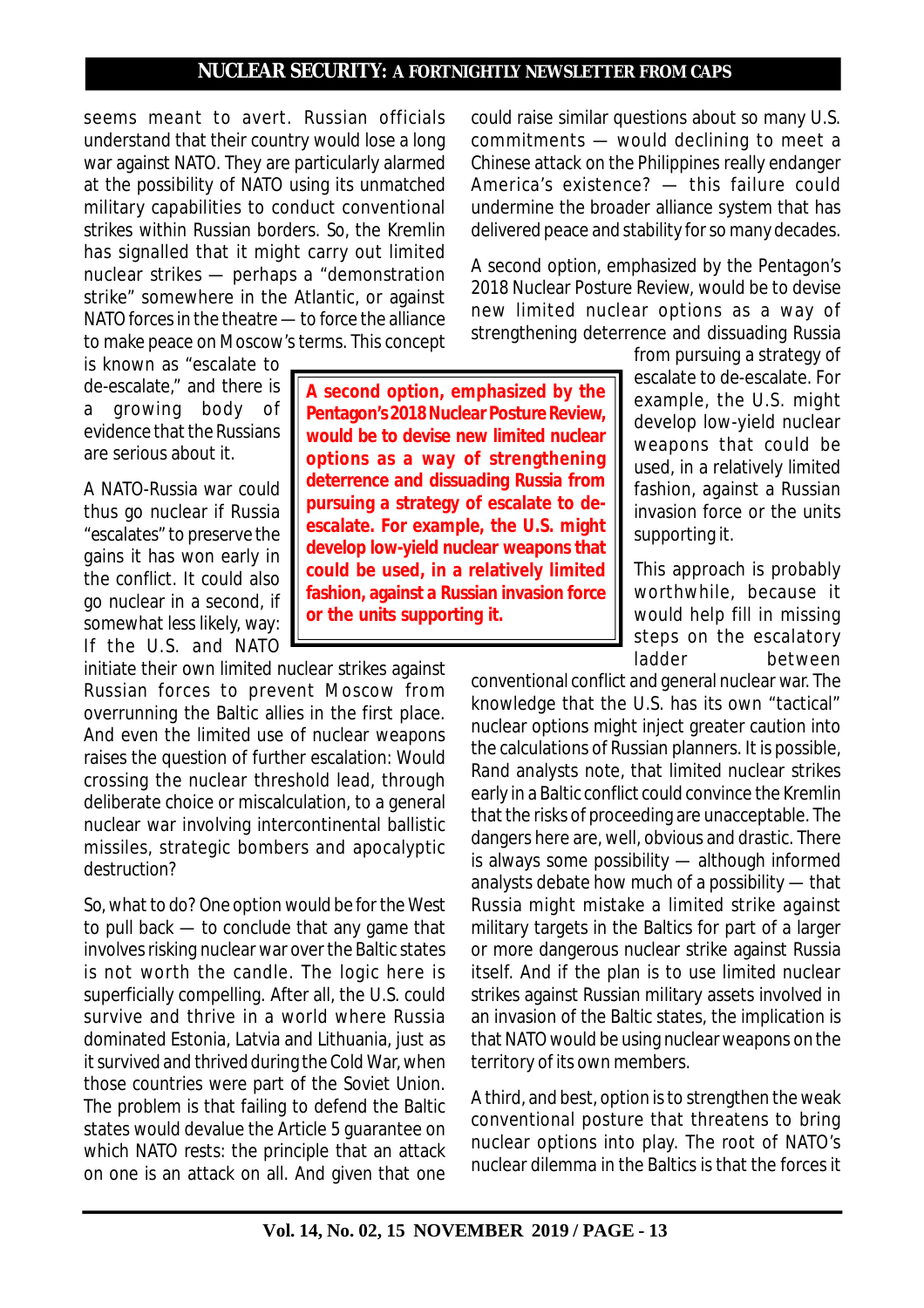**demonstrated the weapon's hit-to-kill capability and was observed by representatives from the service as well as and current and potential PAC-3 customers. Lockheed's PAC-3 CRI is a high-velocity interceptor that defends against incoming threats, such as tactical ballistic missiles, cruise missiles**

has stationed there cannot put up a credible defence. Yet as earlier studies have noted, the U.S. and its allies could make a Russian campaign far harder and costlier — with a much-diminished chance of rapid success — by deploying an enhanced NATO force of seven to eight brigade

combat teams, some 30,000 troops. That force would include three or four armoured brigade combat teams (as opposed to the one NATO periodically deploys to Eastern Europe now), along with enhanced mobile air defences and other critical capabilities.

Russia couldn't claim credibly that such troops

posed any real offensive threat to its territory. But the force would be large and robust enough that Russian troops couldn't destroy it in a flash or bypass it at the outset of a conflict. It would therefore obviate many of the nuclear escalation dynamics by making far less likely a situation in which NATO must escalate to avoid a crippling defeat in the Baltics, or one in which Russia can escalate to protect its early victories there.

**and aircraft.**

Developing this stronger conventional deterrent in the Baltics would not be cheap: Estimates run from \$8 billion to \$14 billion in initial costs, plus \$3 billion to \$5 billion in annual operating expenses. Yet neither would it be prohibitive for the richest alliance in the world. The best way of reducing the danger of a nuclear war in the Baltics is to ensure that NATO won't immediately lose a conventional one.

*Source: https://www.japantimes.co.jp/, 12 November 2019.*

# **BALLISTIC MISSILE DEFENCE**

### **USA**

## **PAC-3 Interceptor Hits Two Ballistic Missiles during Test**

Two Patriot Advanced Capability-3 Cost Reduction Initiative interceptors successfully hit two ballistic missile targets at White Sands Missile Range, New Mexico, according to Lockheed

the U.S. Army's Field Surveillance Program by ensuring the reliability and readiness of PAC-3 missiles already field by the service. The Armyled missile defence flight test demonstrated the weapon's hit-to-kill capability and was observed **The Army-led missile defence flight test**

Martin. The demonstration was meant to support

by representatives from the service as well as and current and potential PAC-3 customers. Lockheed's PAC-3 CRI is a high-velocity interceptor that defends against incoming threats, such as tactical ballistic missiles, cruise missiles and aircraft.

"Today's global security environment demands

reliable solutions. We expect PAC-3 interceptors to continue serving as an essential element in integrated, layered defense systems," said Jay Pitman, vice president of PAC-3 programs at Lockheed Martin Missiles and Fire Control. Countries that have purchased the PAC-3 include the US, Germany, Kuwait, Japan, Qatar, South Korea, Saudi Arabia, Taiwan, the Netherlands, the United Arab Emirates, Romania, Poland, Sweden and Bahrain.

*Source: https://www.defensenews.com/, 10 November 2019.*

### **NUCLEAR ENERGY**

### **CHINA**

### **Chinese Envoy Encourages IAEA to Further Promote Peaceful Uses of Nuclear Energy**

A Chinese UN envoy encouraged the IAEA to further promote the peaceful uses of nuclear energy. After listening to the agency's report on its work, Chinese Deputy Permanent Representative to the United Nations Wu Haitao said the steady development of global nuclear energy and the wider application of nuclear technology are playing an increasingly prominent role in promoting social and economic development, ensuring energy security and tackling climate change.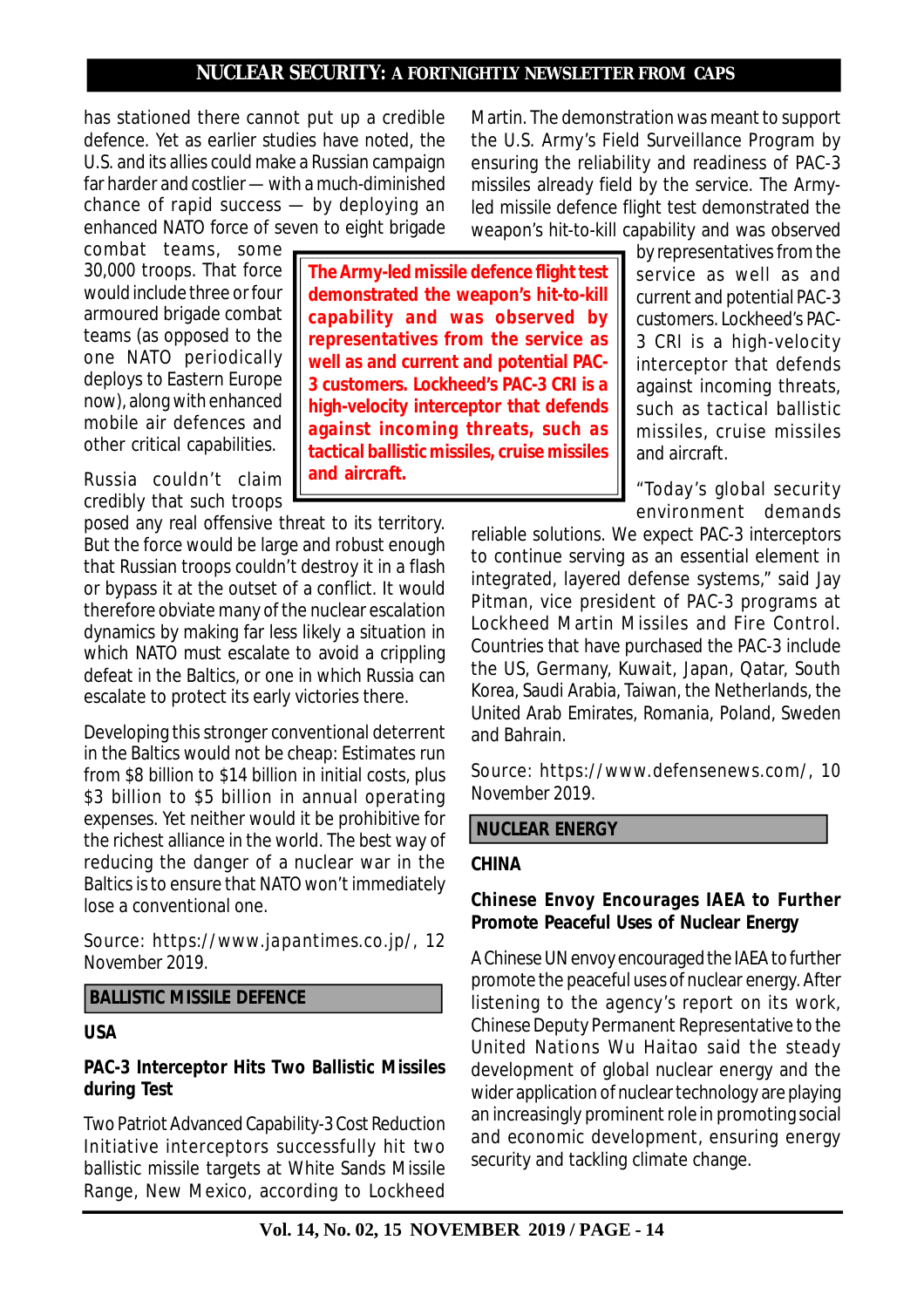He stressed the need for the IAEA to vigorously push for the peaceful uses of nuclear energy. Wu said the agency should, in response to the worldwide nuclear energy development and the needs of its member states, increase resource input and continue to provide vigorous support to member states in developing and using nuclear energy, and apply nuclear technology on a wider scale.

He also noted that the agency should provide more technical and funding support and assistance to developing countries, and actively promote international cooperation so that the benefits of nuclear energy can be shared by all. Moreover, the Chinese envoy noted that the work of the IAEA is conducive to the implementation of the Paris

Agreement on climate change and the sustainable development goals of the UN 2030 Agenda.

On the healthy and safe development of nuclear energy, he said the IAEA should continue to actively prepare the nuclear safety standards on nuclear security quidance,

strengthen peer review services, assist member states in capacity building and exchange and share experiences, so as to build a highstandard global nuclear safety and security system. In the meantime, Wu noted that the international security situation is going through complex and profound changes, and that nuclear nonproliferation and nuclear security challenges are mounting, while the threat of nuclear terrorism is not to be overlooked.

On the IAEA's role in facilitating a political and diplomatic settlement of nuclear hotspot issues, he said China commends the agency for its effort in facilitating the implementation of the Iran nuclear deal and that China supports the agency in continuing to fulfil its monitoring and verification mandate objectively and impartially. With regard to China's role, Wu said China has been actively promoting the safe and efficient development of nuclear energy. …He noted that China also

**China commends the agency for its effort in facilitating the implementation of the Iran nuclear deal and that China supports the agency in continuing to fulfil its monitoring and verification mandate objectively and impartially. With regard to China's role, Wu said China has been actively promoting the safe and efficient development of nuclear energy.**

steadfastly supports the IAEA in fulfilling its safeguards mandate and maintaining the international non-proliferation regime.

"China stands ready to deepen comprehensive cooperation with the agency and make our new contributions to the cause of international security and development." he pledged. As an organization within the UN family, the IAEA is the world's central intergovernmental forum for scientific and technical cooperation in the nuclear field. It aims to work for the safe, secure and peaceful uses of nuclear science and technology.

*Source: http://www.xinhuanet.com/english/ 2019-11/12/c\_138547385.htm, 12 November*

*2019.*

# **IRAN**

## **Iran Begins Constructing Second Nuclear Reactor at Bushehr Plant**

Iran began constructing a second nuclear reactor at its Bushehr power plant a facility being fuelled by uranium enriched further

than the limits outlined in the faltering 2015 nuclear deal with world powers. While celebrating the start of construction, Iranian officials also condemned United States pressure campaign of sanctions that blocks Tehran from exporting its crude oil.

On 10 November, trucks with spinning concrete mixers poured their slurry into the prepared base of the second reactor as journalists watched in Bushehr, some 700km (440 miles) south from Iran's capital, Tehran. Bushehr's working reactor stood behind it.

Officials said the new reactor - and a third planned to be built - will each add more than 1,000 megawatts to Iran's power grid. It is being built with the help of Russia, which helped finally put Bushehr's first reactor online in 2011 after decades of delays. "Nuclear power provides reliable electricity ... and each power plant saves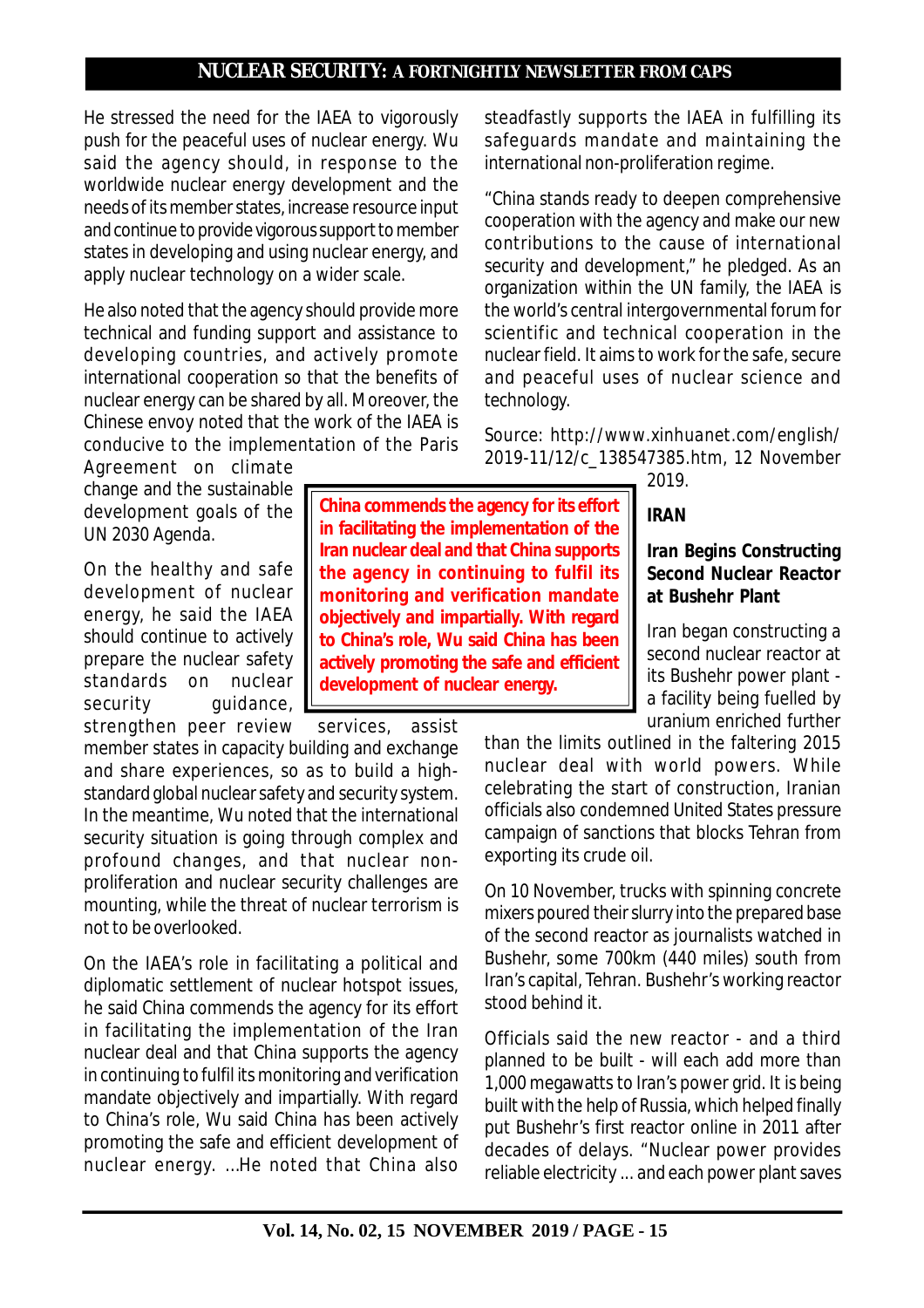us 11 million barrels of oil or \$660m per year," Ali Akbar Salehi, head of the Atomic Energy Organization of Iran, said in a televised ceremony.

The sanctions were imposed after President Donald Trump unilaterally withdrew the US from the historic nuclear accord in May 2018, lighting the fuse for the current tensions now gripping the Middle East. "It was not us who started breaking commitments, it was them who did not keep to their commitments and cannot accept the nuclear deal as a one-way roadmap," said Salehi.

Bushehr works with uranium produced in Russia, not Iran, and is monitored by the United Nations' IAEA. However, Iran began 4.5 percent enrichment in part to supply Bushehr despite the deal limiting it to 3.67 percent. While that is still nowhere near weapons-grade levels of 90 percent, nonproliferation experts warn Iran's growing

stockpile and increasing enrichment will begin to shave off time from the estimated one year Tehran would need to gather enough material for an atomic bomb.

Iran long has maintained its nuclear programme is for peaceful purposes, but the deal was designed to limit its enrichment in exchange for the lifting of international sanctions. Allegations rebuffed: Also,

Iran's foreign ministry spokesman rejected claims by the US and Israel over allegations of nuclear material being discovered at an undeclared site outside of Tehran.

An IAEA meeting appeared to include discussions over what Israeli Prime Minister Benjamin Netanyahu described in a US speech in 2018 as a "secret atomic warehouse". The IAEA has said Iran "carried out activities relevant to the development of a nuclear explosive device" in a "structured programme" through the end of 2003. Israeli officials allege material recovered from the warehouse came from that programme. "The

Zionist regime and others are trying to reopen this case. We don't accept this and we condemn these efforts," Mousavi said. "We have announced that this is a trap," he said. "Hopefully the IAEA will maintain its vigilance."

Iran previously denied the claims about the warehouse by Israel, which has its own undeclared nuclear weapons programme. The IAEA released no information on the alleged warehouse at a board meeting, but is expected to release a quarterly report on the Iran nuclear deal.

*Source: https://www.aljazeera.com/, 10 November 2019.*

## **NUCLEAR COOPERATION**

### **GENERAL**

**Enhancing Cooperation for Effective Nuclear**

**Bushehr works with uranium produced in Russia, not Iran, and is monitored by the United Nations' IAEA. However, Iran began 4.5 percent enrichment in part to supply Bushehr despite the deal limiting it to 3.67 percent. While that is still nowhere near weapons-grade levels of 90 percent, nonproliferation experts warn Iran's growing stockpile and increasing enrichment will begin to shave off time from the estimated one year Tehran would need to gather enough material for an atomic bomb.**

# **and Radiation Regulatory Systems: IAEA Conference Begins**

… Patient and worker protection in radiation medicine and the interface between safety and security, as well as experiences in decommissioning nuclear installations, are at the core of the conversation taking place in The Hague. Over 250 of the world's nuclear and radiation

regulators are discussing these topics and more, at an international conference focused on the role of the global regulatory community in ensuring nuclear and radiation safety and security.

The four-day International Conference on Effective Nuclear and Radiation Regulatory Systems: Working Together to Enhance Cooperation, covered safety and security aspects of regulating nuclear installations, radiation sources and medical facilities; leadership and management needs for ensuring safety and security; ways of strengthening international cooperation, and cross-cutting regulatory areas such as education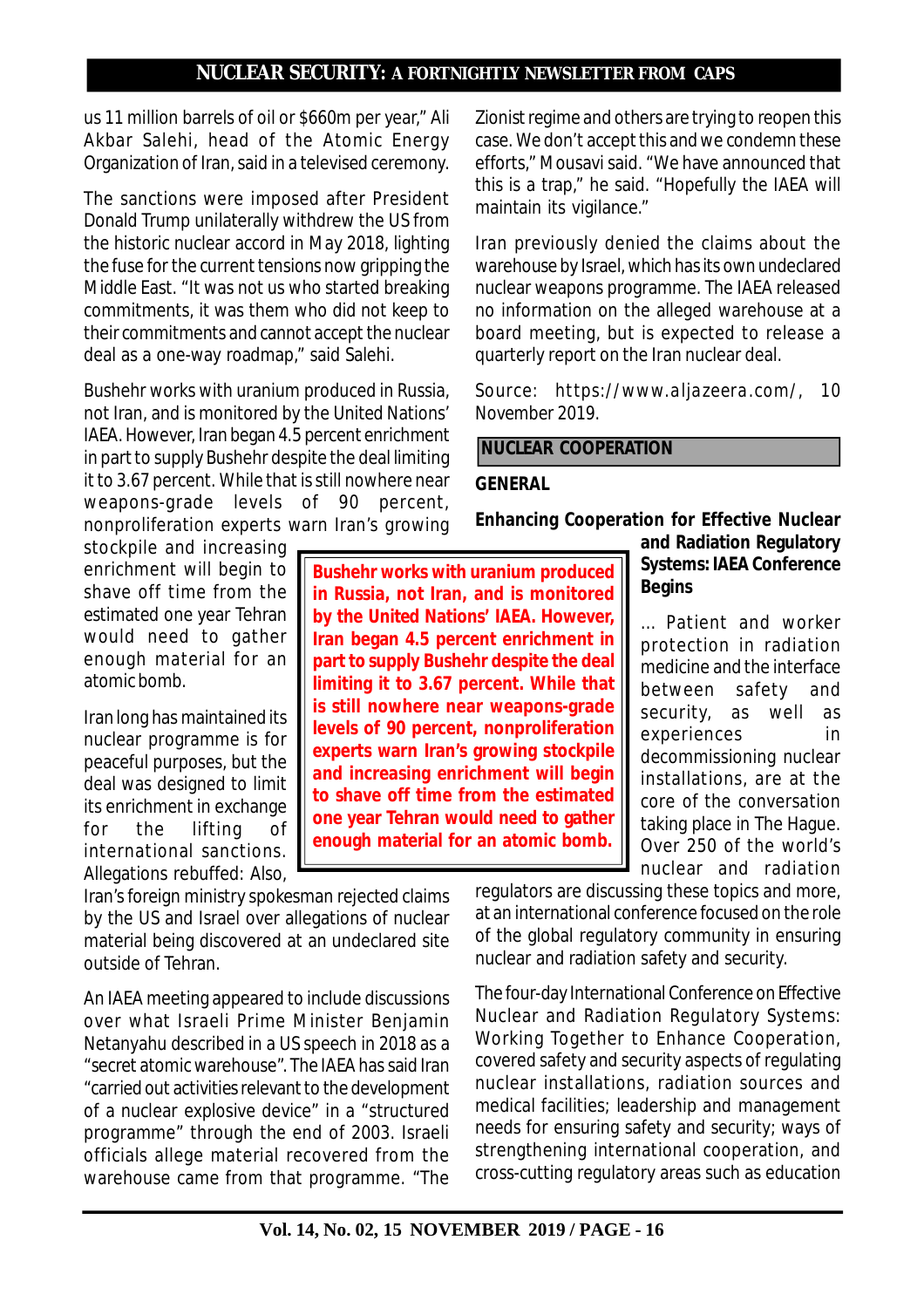and training, and human resource development.

In his opening address, Carl-Magnus Larsson, Chief Executive Officer of the Australian Radiation Protection and Nuclear Safety Agency (ARPANSA) and Conference President, highlighted the challenges of ageing facilities and an ageing workforce. He stressed the importance of a holistic approach to safety and security that takes the technical, managerial, organisational and behavioural factors into account in dealing with these challenges.

"We all know when we talk about safety, radiation protection, physical protection, security of assets

and information, emergency preparedness and response, or any other aspect of practices that involve radiation, we actually talk about people," he said at the event opening. "Education, training, recruitment, awareness, leadership and management for safety, and communication, are all essential elements and they all sit with people."

Speaking at the event, Juan Carlos Lentijo, IAEA Deputy Director General and Head of the Department of Nuclear Safety and Security, highlighted the importance of cooperation in improving regulatory effectiveness worldwide. He stressed the need for sharing information related to capacity building for regulatory infrastructure, effective knowledge management and a strong culture of safety and security. "Though the regulation of safety and security are the responsibility of individual Member States, international cooperation helps all do better," he said.

The conference, [took] place from 4 to 7 November in The Hague, Netherlands, is the fifth in a series of International Conferences on Effective Regulatory Systems, and is organized by the IAEA in cooperation with the European Commission's Joint Research Centre. The first Conference was

**Through its Safety Standards and Nuclear Security Guidance, the IAEA assists national authorities in the management of radioactive sources from cradle to grave, and in strengthening their nuclear safety and nuclear security infrastructure. The IAEA also offers peer review and advisory services as part of its assistance to help ensure the application of its safety standards and security guidance documents.**

held in 2006 in Moscow, followed by Cape Town in 2009, Ottawa in 2013 and Vienna in 2016.

Each event has built upon its predecessor to enhance international cooperation in supporting countries embarking on nuclear power programmes; strengthen regulatory interfaces between nuclear and radiation safety and security, in terms of how each field's measures and requirements could potentially impact one another, and improve the management of crosscutting regulatory areas based on past lessons learned.

Other speakers who gave opening addresses at

the conference included Maria Betti, Director Nuclear Safety and Security of the European Commission, Jan van den Heuvel, Chairman of the Authority for Nuclear Safety and Radiation Protection of the Netherlands and Hua Liu, Vice Minister of Ministry Ecology and Environment and Administrator of the National Nuclear Safety

Administration of China and 2016 Conference President. The conference will feature a special panel session focusing on emergency preparedness and response in transnational emergencies, as well as public communication in nuclear and radiological emergencies, and the application of the INES.

*IAEA Support towards Effective Regulatory Systems:* The IAEA supports countries embarking on nuclear power programmes in the development of their regulatory frameworks and strengthening their regulatory infrastructure. The Agency also provides capacity building support for the regulation of Small and Medium sized or Modular Reactors and research reactors, and for strengthening countries' emergency preparedness and response arrangements. Through its Safety Standards and Nuclear Security Guidance, the IAEA assists national authorities in the management of radioactive sources from cradle to grave, and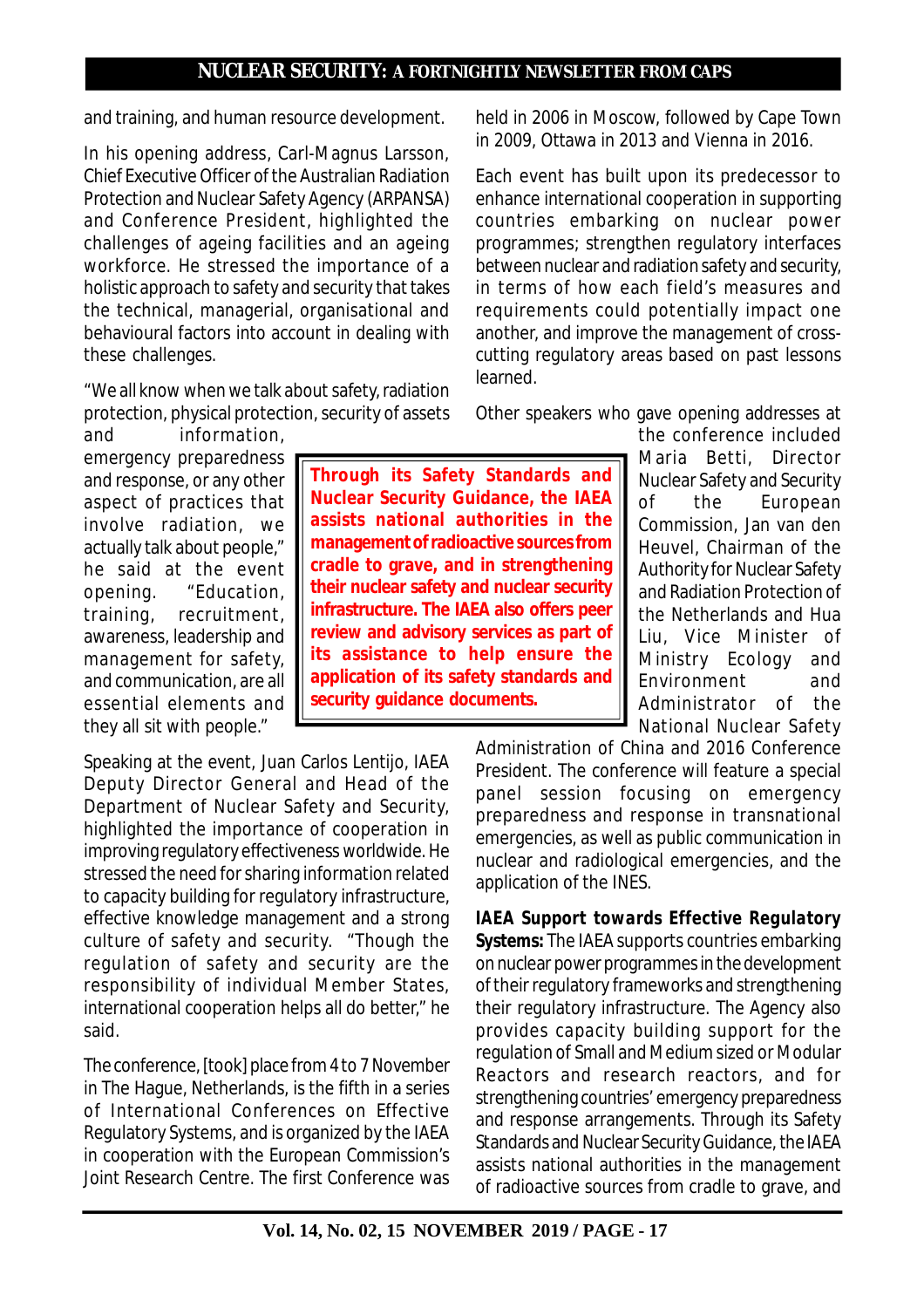in strengthening their nuclear safety and nuclear security infrastructure. The IAEA also offers peer review and advisory services as part of its assistance to help ensure the application of its safety standards and security guidance documents.

*Source: https://www.iaea.org/, 04 November 2019.*

### **GERMANY–BRAZIL**

### **Germany Extends Controversial Nuclear Deal with Brazil**

The Green party sought to scrap the agreement, citing safety concerns. However, the government

in Berlin says it is committed to its longstanding deal over the "peaceful use of atomic energy" with Brazil. Germany's parliament, the Bundestag, ignored pleas from the Green party to scrap a nuclear agreement with Brazil. … The deal, signed in 1975, pertains to the "peaceful use of atomic energy," that is, the construction of nuclear

power plants. It was originally negotiated by Brazil's military dictatorship and the SPD government of Helmut Schmidt.

*Concerns over Safety Standards, Bolsonaro:* But Sylvia Kotting-Uhl, the Green party chairwoman of the Bundestag's environmental committee, said there is no reason to maintain the treaty. The agreement comes up for a vote for extension or termination every five years. "We requested the agreement be terminated five years ago," Kotting-Uhl told DW. "At the time, the government claimed that maintaining the deal would allow Germany to influence safety standards for Brazil's nuclear power plants. Meanwhile that has been proven false. Brazil's safety standards are entirely opaque. The German government has no idea what they even are."

Moreover, added Kotting-Uhl, with the election of

**There are no foreign policy or energy policy considerations that would necessitate termination of, or amendments to the nuclear agreement with Brazil. The cooperation agreement on the peaceful use of nuclear energy affords, among other things, the German government the opportunity to exert influence over improvements to safety standards at Brazilian nuclear facilities.**

far-right President Jair Bolsonaro, Brazil now has a leader with a long-term plan to develop nuclear weapons. "He wants to complete the fuel cycle, that means the risk of Brazil producing weaponsgrade material is very high," she said. The Green party request to terminate the deal notes that Germany, a country that has declared it no longer has faith in nuclear energy, must send a signal to Brazil: "Germany's planned 2022 national nuclear phaseout should guide its policy within Europe and across the world. Germany could be a role model for the global phaseout of nuclear energy."

Brazil generates the majority of its energy through hydroelectric power plants. Nuclear energy, produced by Brazil's two existing nuclear power

> plants, currently contributes very little of the country's overall energy supply. Brazil plans on building a third nuclear facility, Angra 3, in the near future.

Materials for the Angra site, named for the coastal city of Angra dos Reis where it is to be located, have been in storage for decades. Many of its

components were produced in Germany. Construction of the facility was scheduled to begin years ago, and now most of its parts are considered obsolete. That means the design for Angra 3 is similar to German nuclear power plants taken offline years ago. Furthermore, geologists say the Angra area is prone to landslides, raising further safety concerns.

*Berlin doesn't Want a New Fight:* Yet, after the cancellation of financial assistance for the Amazon rainforest this summer led to friction between Brazil and Germany, the government in Berlin seems keen to avoid starting a new conflict. Back in 2018, the German government justified its commitment to maintaining the agreement, despite objections from the Greens, by again arguing it would improve safety standards in Brazil: "There are no foreign policy or energy policy considerations that would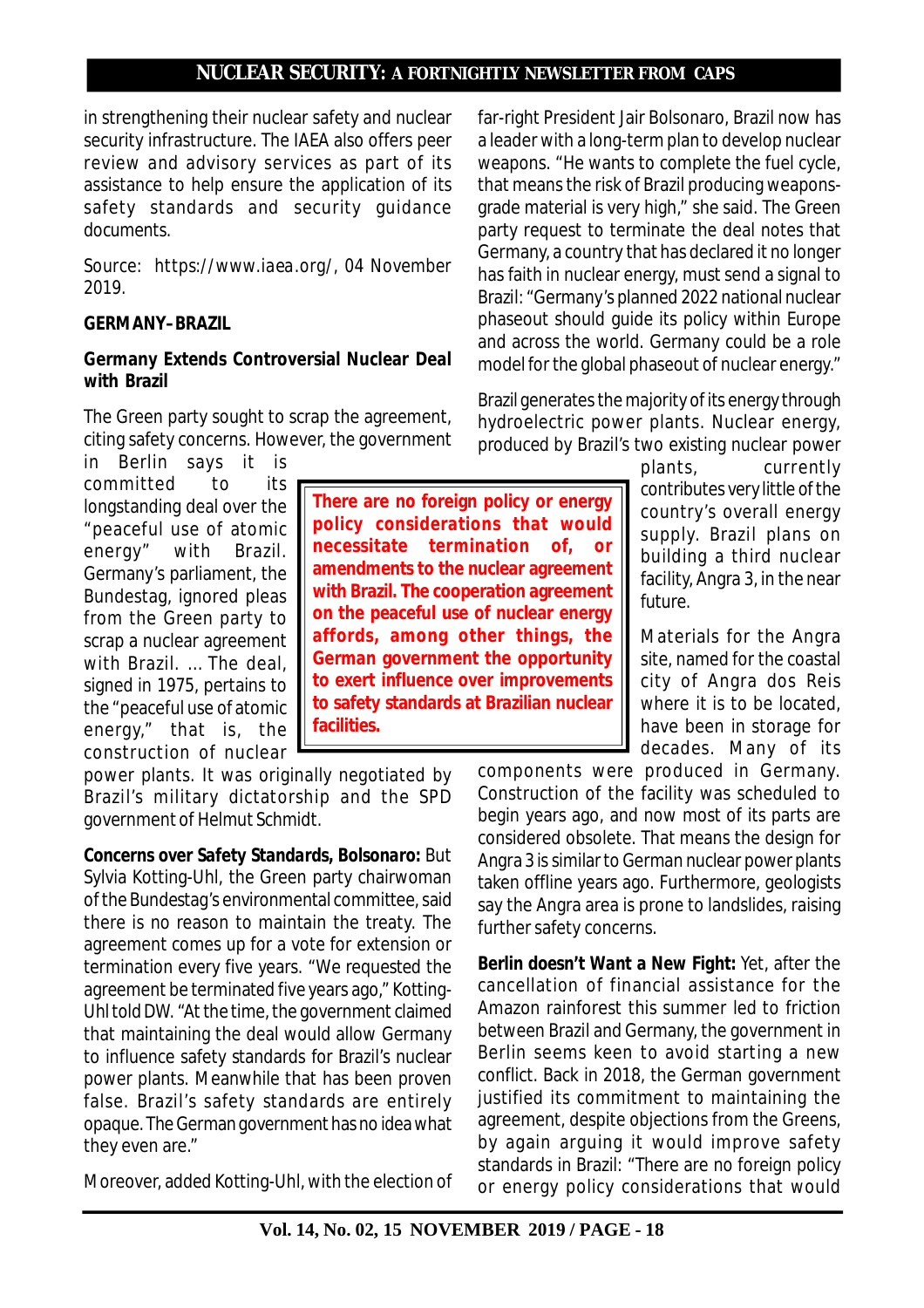necessitate termination of, or amendments to the nuclear agreement with Brazil. The cooperation agreement on the peaceful use of nuclear energy affords, among other things, the German government the opportunity to exert influence over improvements to safety standards at Brazilian nuclear facilities."

Now, despite concerns about Bolsonaro, the treaty has been extended for another five years. Bolsonaro's government is currently planning to move ahead with construction of the Angra 3 plant,

with completion slated for 2026. Cost projections, originally pegged at €2.1 billion (\$2.3 billion), have now soared to €5.6 billion.

*Source: Jens Thurau, https:/ /www.dw.com/, 14 November 2019.*

## **USA–SAUDI ARABIA**

## **US Confirms Saudi Arabia Nuclear Energy Talks**

A senior US official has confirmed that Washington

is in talks with Riyadh about supporting Saudi Arabia's planned nuclear programme. Speaking in Abu Dhabi on 26 October, US Energy Secretary Rick Perry Perry confirmed that talks were ongoing. Perry told the forum that Saudi Arabia's leadership in Riyadh wanted to sign a '123 Agreement' with the United States. A 123 Agreement is section of the US' Atomic Energy Act of 1954 that sets out rules governing US nuclear cooperation with other nations.

Under the terms of a 123 Agreement, Riyadh must sign an accord with Washington committing to the peaceful use of nuclear technology before US companies can compete for its nuclear energy projects in Saudi Arabia. The US has an existing 123 agreement with 48 countries to date, according to the news agency MEED. Riyadh is reported to have been unwilling to commit to a deal that would rule out the possibility of enriching uranium or reprocessing spent fuel.

**Under the terms of a 123 Agreement, Riyadh must sign an accord with Washington committing to the peaceful use of nuclear technology before US companies can compete for its nuclear energy projects in Saudi Arabia. The US has an existing 123 agreement with 48 countries to date, according to the news agency MEED. Riyadh is reported to have been unwilling to commit to a deal that would rule out the possibility of enriching uranium or reprocessing spent fuel.**

*Saudi Arabia's Nuclear Energy Programme:* In November 2018, Saudi Arabia's King Abdullah City for Atomic & Renewable Energy (KA-Care), the body overseeing the kingdom's nuclear energy plans, appointed Australia's WorleyParsons to the project management office consultancy role for the programme. WorleyParsons will provide consultancy services including project governance, resource management, project services, training and compliance across the full scope of the large nuclear power plant (LNPP),

> small modular reactors and nuclear fuel cycle. The majority of the nuclear power capacity will be developed through conventional large-scale nuclear facilities, the first of which will be a tworeactor 2.8GW plant.

> KA-Care announced in August last year that it had awarded a contract to France's Assystem to carry out site characterisation studies, including

geological surveys and environmental impact studies for the first planned project. The studies will allow Saudi Arabia to choose the most suitable site on which to build, as well as provide important technical details for the design of the project.

MEED had reported in early 2018 that the kingdom was assessing two potential locations for the NPP. The two shortlisted are at Umm Huwayd and Khor Duweihin. Both can be found on the coast near the UAE and Qatari borders.

The two sites were shortlisted following investigations conducted in 2011 and 2012, in accordance with sitting guidance issued by international regulatory agencies, including the IAEA and the US Nuclear Regulatory Commission (NRC). Companies are positioning themselves for the contract to build the first nuclear power plant. In July last year, Russian state nuclear company Rosatom said it has been shortlisted to participate in the tender for Saudi Arabia's first nuclear power plant.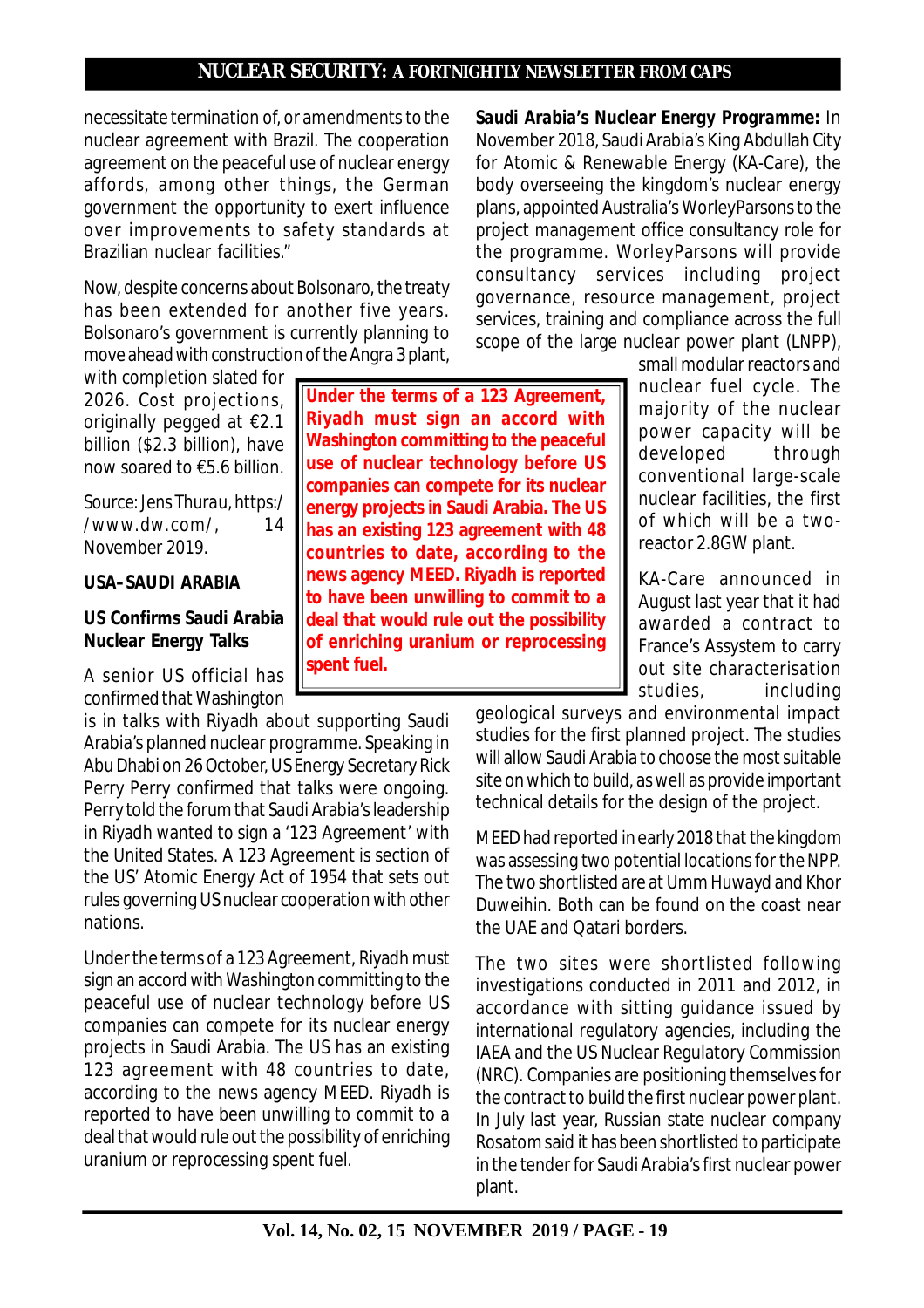According to a report in the Saudi Gazette, Rosatom will be invited to participate in the upcoming tender by KA-Care. Earlier in July, South Korea's energy ministry revealed that state utility provider Korea Electric Power Corporation (Kepco) had made the shortlist for the first Saudi nuclear power tender.

In addition to developing nuclear power capacity through large scale nuclear

reactors, the kingdom is also planning to develop atomic energy through a series of smaller systemintegrated modular advanced reactor technology (Smart) nuclear power plants in the kingdom in partnership with South Korea. MEED reported in October last year that progress had been made with the Smart programme, and

engineering work for two Smart units will be completed in November.

South Korea and Saudi Arabia have already invested more than SR487m (\$129.8m) in plans for Smart nuclear reactors across the kingdom. Riyadh signed a memorandum of understanding (MoU) with South Korea in November 2016 to

develop the technology. The Smart reactors are expected to have a capacity of about 100MW each. The third pillar of Saudi Arabia's nuclear energy programme will involve mining uranium resources to fuel the plants sources close to the kingdom's nuclear programme have told MEED. Developing the

**After the United States' withdrawal from the Iran nuclear deal, (JCPOA), and the re-imposition of even harsher sanctions on Tehran, coupled with Europe's inability or unwillingness to provide Iran with relief from the rigors of U.S. sanctions, Tehran adopted a strategy based on demonstrating the dangers of the U.S. policy of maximum pressure on Iran.**

kingdom's mining sector is a key pillar of the Saudi Vision 2030 that was launched in April 2016.

*Source: https://www.power-technology.com/, 11 November 2019.*

 **NUCLEAR PROLIFERATION**

#### **IRAN**

## **Iran's Strategy of Reducing its Commitments under the Nuclear Deal is Risky and Could Backfire**

After the United States' withdrawal from the Iran nuclear deal, (JCPOA), and the re-imposition of

even harsher sanctions on Tehran, coupled with Europe's inability or unwillingness to provide Iran with relief from the rigors of U.S. sanctions, Tehran adopted a strategy based on demonstrating the dangers of the U.S. policy of maximum pressure on Iran.

In response to sanctions on Iranian oil sales, Iran has shown that it can make the

Persian Gulf, and specifically the Strait of Hormuz, unsafe for all users, which in effect demonstrates how it can inflict heavy damage on the global economy. This aspect of Iran's strategy lines up with statements by Iranian officials that if Iran cannot export its oil, no other country can either. The capture of a British-owned tanker, plus attacks

> on UAE-owned ships and on Saudi oil installations, which were blamed on Tehran, also served this purpose.

> Another tactic of Iran's counter-maximum pressure strategy has been the gradual reduction of Iran's commitments under the JCPOA, which recently included the injection of

gas into centrifuges in Fordow, a move that is prohibited under the JCPOA. However, all the nuclear-related actions have been performed under IAEA supervision. Moreover, Iran has insisted that these actions do not signal its desire to exit the

## **South Korea and Saudi Arabia have already invested more than SR487m (\$129.8m) in plans for Smart nuclear reactors across the kingdom. Riyadh signed a memorandum of understanding (MoU) with South Korea in November 2016 to develop the technology. The Smart reactors are expected to have a capacity of about 100MW each. The third pillar of Saudi Arabia's nuclear energy programme will involve mining uranium resources to fuel the plants.**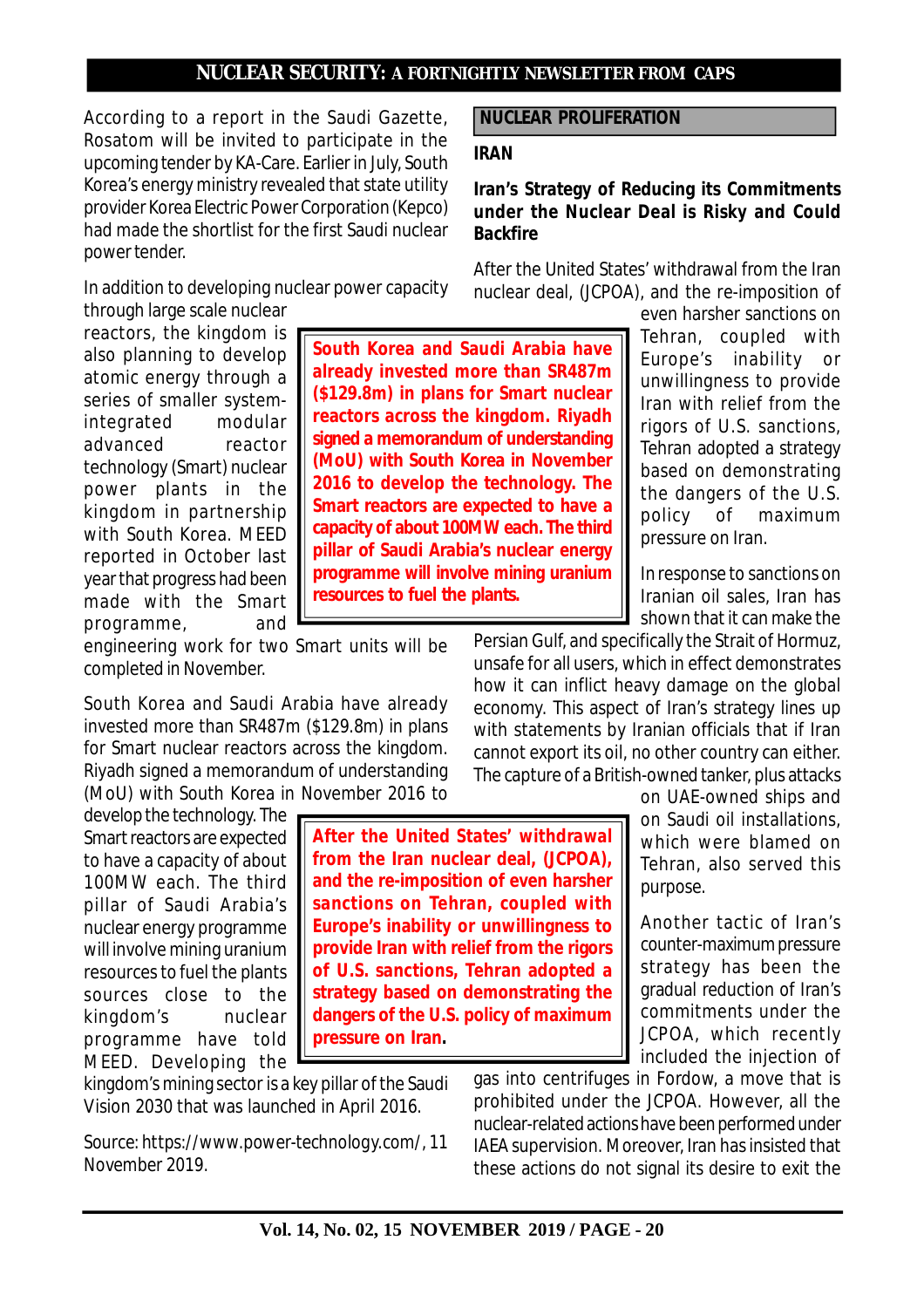JCPOA. Rather they are aimed at convincing the Europeans to do more to ease Iran's economic burdens and to pressure the United States to lift the economic sanctions on Iran and thus save the nuclear agreement.

Iranian authorities have also repeatedly stated that all these actions are reversible and that the door to diplomacy is still open. All that is needed, Iran's leaders say, is the U.S. willingness to lift, or at least ease, the most crippling aspects of the sanctions regime. Some Iranian commentators have even hinted that, without sanctions relief, Iran might leave the NPT.

it would only embolden hawkish politicians in America and Europe, as well as Middle East actors, to push for such a pre-emptive strike. Such actions would, of course, entail costs for Western and Middle Eastern actors as well, including the risk of triggering a region-wide war in the Middle East. However, Iran would be the biggest loser in such a war.

Even if this worst-case scenario did not materialize, Iran could face even more pressure. For instance, its nuclear dossier could be once again sent to the United Nations' Security Council

*Failure of Iran's Strategy and Future Risks:* So far, however, Iran's strategy of scaring the United States and Europe into ending economic sanctions on Tehran in exchange for its return to the full implementation of its commitments under the JCPOA has failed. The reasons for this failure are fairly obvious. None of Iran's actions so far pose a serious threat to the United States or Europe. By contrast, it could entail

**Although Iran can in theory block the Strait of Hormuz for a short period of time, such action would expose it to military retaliation by the US and possibly even Europe. Such an action would also alienate Iran's few remaining international interlocutors, including China and Russia. Nor are Iran's backpedalling on its nuclear commitments worrying enough to produce a change of heart on the part of the United States and Europe. Despite all the hype in the last two decades about Iran's ability to produce a nuclear device in a relatively short time, Tehran is no position to do so.**

to be placed under the UN Charter's chapter seven dealing with threats to international security. This act could pave the way for a UN-sanctioned military action against Tehran.

The fact is that in this contest of wills. Iran is in a much weaker position than its antagonists. The present situation does not present any of the major international actors with serious security and economic threats. The United States, Europe, and other players can

heavy losses for Iran. For instance, although Iran can in theory block the Strait of Hormuz for a short period of time, such action would expose it to military retaliation by the US and possibly even Europe. Such an action would also alienate Iran's few remaining international interlocutors, including China and Russia.

Nor are Iran's backpedalling on its nuclear commitments worrying enough to produce a change of heart on the part of the United States and Europe. Despite all the hype in the last two decades about Iran's ability to produce a nuclear device in a relatively short time, Tehran is no position to do so. If such fears had been real, some kind of pre-emptive military strike on its nuclear facilities would have taken place long before. Should Iran continue to reduce its commitments,

essentially wait Iran out. Whatever retaliatory capacity Iran might have is ultimately more damaging to itself. Iran can block the Strait of Hormuz. But this is certain to invite military retaliation by the United States. Meanwhile, Iran's economic and financial problems, notwithstanding claims that its economy is on the way to recovery, has nearly stopped its developmental programs and is fuelling popular discontent.

*What an Alternative Strategy should Look Like?* If the current strategy pursued by Tehran is unlikely to succeed and is full of risks, what should Iran do next? Given the position of Iran's Supreme Leader, Ali Khamenei, on the question of talks with the United States, the divided nature of the Iranian polity and the Trump administration's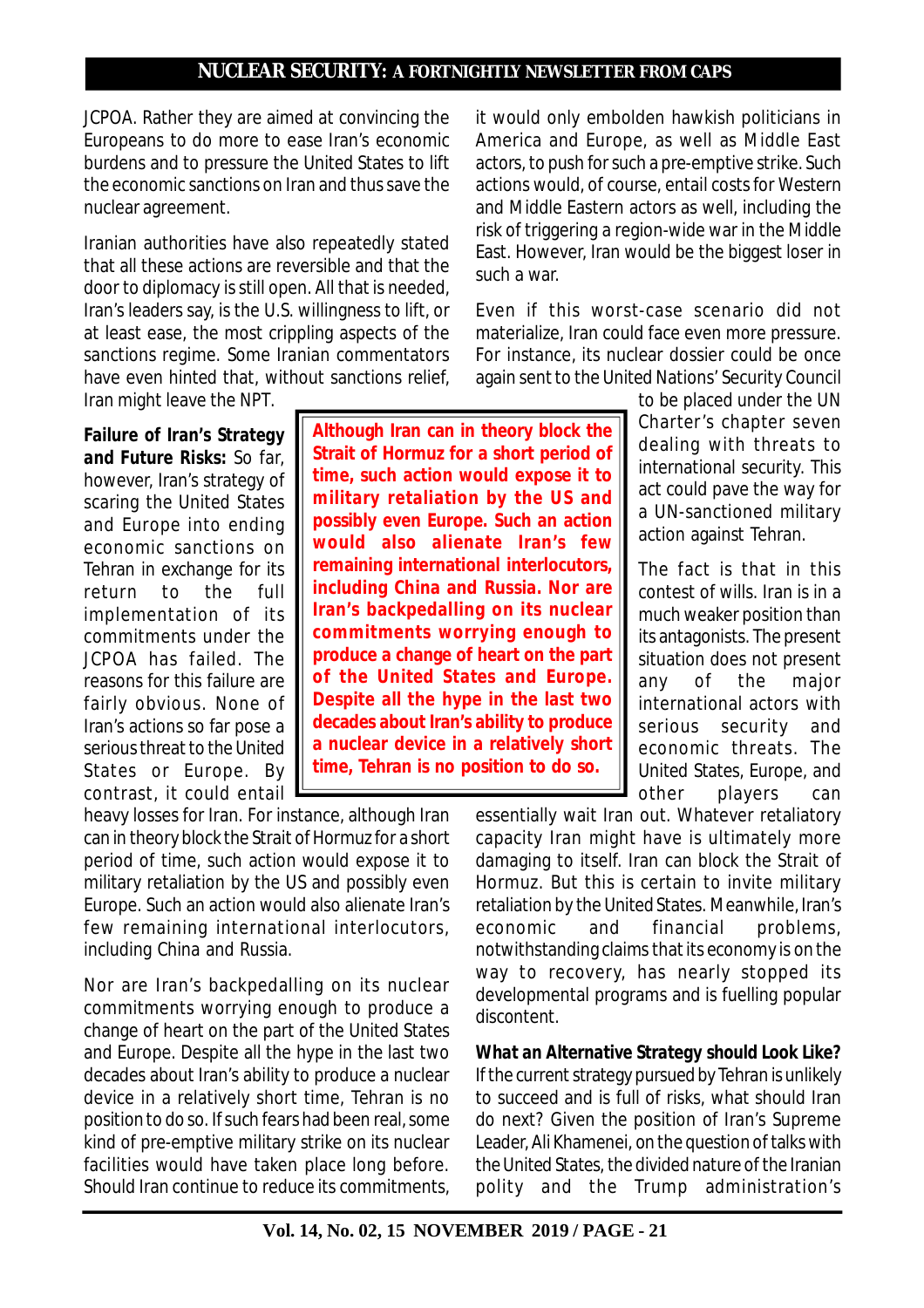unwillingness to change its position on its preconditions for possible reduction of American sanctions, to suggest that the two sides should talk is useless. This situation leaves Iran with few viable options. Nevertheless, there are policies Tehran can pursue that could reduce the risks of further economic and political pressures.

First, Tehran should realize the futility of its current strategy of reducing its nuclear commitments or threatening to leave the NPT. Instead, it should take the high ground and show that, unlike the U.S., it respects its commitments. Second, Iran could gain some goodwill with the U.S. and Europe by freeing their nationals, including those who also have Iranian citizenship. The damage done to Iran by such arrests far

### **NORTH KOREA**

### **North Korea Assails US, South Korea and UN Nuclear Agency**

North Korea's UN Ambassador Kim Song made the accusations in a speech to a General Assembly meeting on the IAEA, which he accused of "ignorance of the prevailing reality of the Korean peninsula." Kim said relations between the US and North Korea "have made little progress" since the June 2018 summit between their leaders, "and the situation of the Korean peninsula has not extricated itself from the vicious cycle of aggravated tension." He said this is "entirely attributable to the political and military provocations perpetrated by the US".

outstrips any imaginable benefits. Keeping these prisoners as bargaining chips is also ineffective. Third, the Iranian leadership should allow more cultural liberalization and show more tolerance towards political dissent.

The cultural policies of the Iranian leadership have had serious economic costs. It has encouraged capital flights to places such as

Dubai, Turkey, Europe, the Americas, and even places such as Armenia and Georgia. According to reports in the Iranian media, the number of Iranians buying houses in Turkey have sharply increased this year. Meanwhile, perpetual political tensions and risks of military conflict has acted as a barrier to investment by Iranian themselves in their own country. Eventually, Iran would have to develop a more realistic and positive foreign policy agenda than one based on the slogan of anti-imperialist struggle. An alternative agenda would focus on advancing Iran's national interests rather than chasing unrealistic goals. In the meanwhile, its leadership can at least refrain from doing things that are certain to cause it more damage.

*Source: https://lobelog.com, 12 November 2019.*

**Given the position of Iran's Supreme Leader, Ali Khamenei, on the question of talks with the United States, the divided nature of the Iranian polity and the Trump administration's unwillingness to change its position on its preconditions for possible reduction of American sanctions, to suggest that the two sides should talk is useless. This situation leaves Iran with few viable options.**

Since the start of nuclear talks last year, the US and South Korea have cancelled or scaled back regular military drills to create space for diplomacy. But North Korea sees any drills as a rehearsal for an invasion. Nuclear diplomacy has largely remained deadlock since a second summit between US President Donald Trump and North Korean leader

Kim Jong Un failed in February.

In recent months, North Korea has been trying to pressure the United States after demanding that Washington make new proposals to revive nuclear diplomacy by the end of December. Kim, the North Korean UN envoy, told the 193-member General Assembly that since last year his country his country has made "proactive efforts in good faith ... to establish a lasting peace regime on the Korean peninsula." He said North Korea has refrained from testing nuclear weapons and intercontinental ballistic missiles for more than 20 months. Kim said "the key" to consolidating peace and security is implementation of the joint statement the leaders adopted at last year's Singapore summit.

As for inter-Korean relations, the North Korean envoy said they are now at a "standstill, without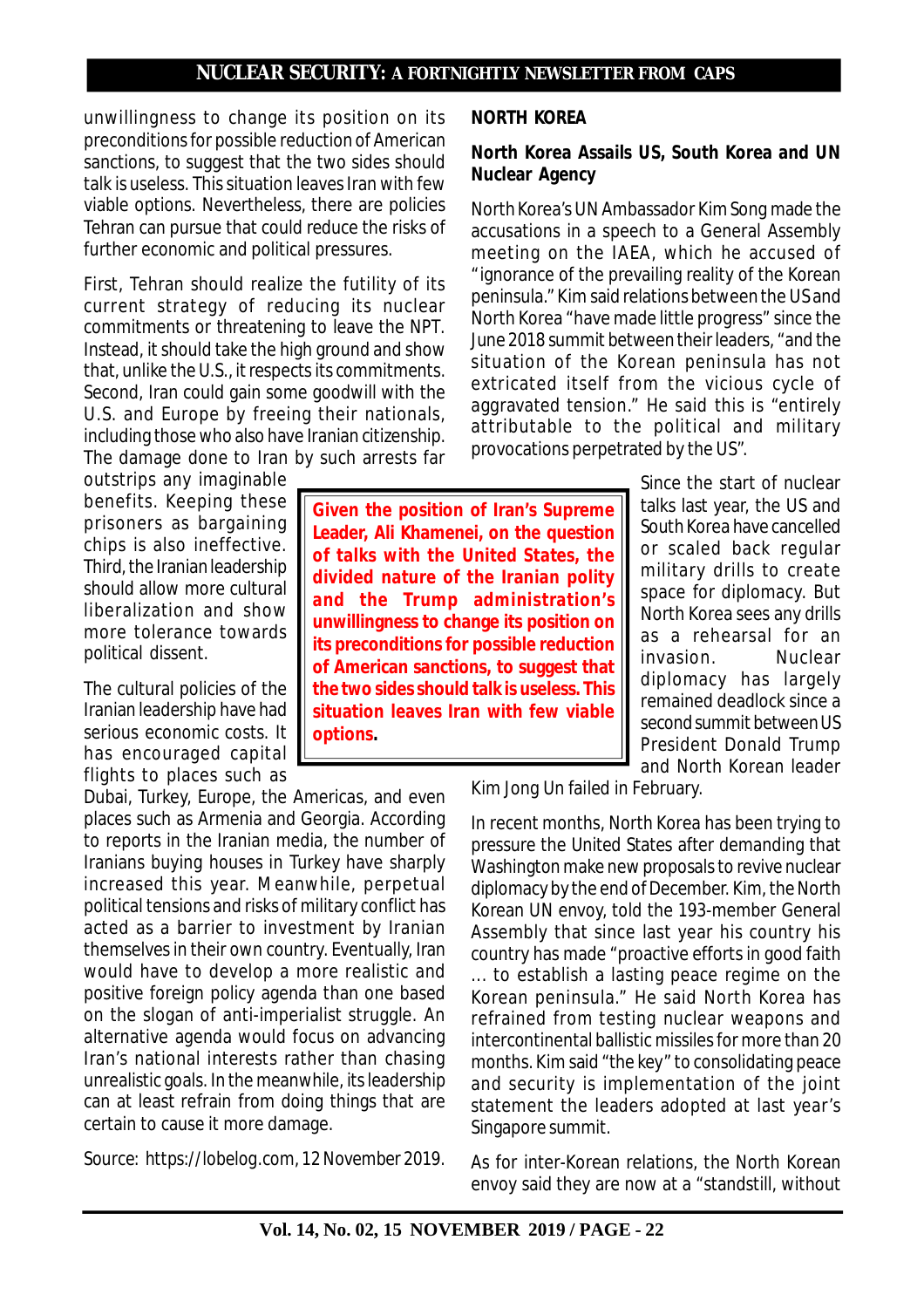even advancing into the main phase of implementation." He said this is "attributable to

the double-dealing behaviour of the South Korean authorities," which he described as appearing to offer peace initiatives while escalating military preparedness.

Acting IAEA Director General Cornel Feruta told the assembly that it has been more than 10 years

since the agency's inspectors were ordered to leave North Korea, which is also known by its official name, the Democratic People's Republic of Korea. But he said "the agency continues to monitor the DPRK's nuclear program, including through satellite imagery." Feruta said North Korea's nuclear activities "remain a cause for

serious concern" and clearly violate UN Security Council resolutions. He called on North Korea to comply with its UN obligations and "cooperate promptly" with the IAEA.

*Source: https://www. indiatoday.in/, 12 November 2019.*

### **PAKISTAN**

### **Pakistan Stepping Up Efforts to Illegally Procure Nuclear Technology, Says German Government**

According to the German government, Pakistan has heightened its efforts to illegally obtain advanced technology used in NBC, says a report published in the Hindustan Times. Many legislatures of the left party in German parliamentary group had raised a question regarding this. The answer the the same was communicated by the German government in an official reply earlier this month.

The response from the German government fits accurately to the concerns raised by the German<br>Intelligence agency. Bundesamt für Intelligence agency, Bundesamt für Verfassungsschutz (BfV) in 2018. The intelligence

**The agency continues to monitor the DPRK's nuclear program, including through satellite imagery." Feruta said North Korea's nuclear activities "remain a cause for serious concern" and clearly violate UN Security Council resolutions. He called on North Korea to comply with its UN obligations and "cooperate promptly" with the IAEA.**

agency had said that there had been a "steep increase" in Pakistan's attempts to secretly gain advanced nuclear technology in Germany and other Western countries.

The report by the intelligence service also added that Pakistan which currently holds 130 to 140 nuclear warheads has plans to augment their nuclear arsenal to 250 atomic weapons by 2025.

In addition to this, the report highlights the significant fact of Pakistan being a non-signatory to the NPT and associated security agreements. Along with this, the report underscores Pakistan's "extensive military nuclear and carrier technology programme directed against the 'arch-nemesis' India".

**There had been a "steep increase" in Pakistan's attempts to secretly gain advanced nuclear technology in Germany and other Western countries. The report by the intelligence service also added that Pakistan which currently holds 130 to 140 nuclear warheads has plans to augment their nuclear arsenal to 250 atomic weapons by 2025.**

Dagdelen and four other MPs of the Left Party had written to the German government seeking information on quantitative and qualitative changes since 2010 in attempts by foreign countries to illegally acquire goods required for the research and manufacture of CBRN weapons and carrier

systems from Germany, a country known for housing pioneer companies with unmatched expertise in the nuclear field. … However, the report mentions that Pakistan has seen a sharp increase in proliferation-relevant procurement activities in recent years while adding "no quantitative change" was observed with regard to North Korea and Syria. …

#### **NUCLEAR DISARMAMENT**

## **GENERAL**

## **Japan's Disarmament Resolution Adopted by UN**

The UN disarmament committee on November 1st 2019 adopted a Japan-submitted draft resolution

**Vol. 14, No. 02, 15 NOVEMBER 2019 / PAGE - 23**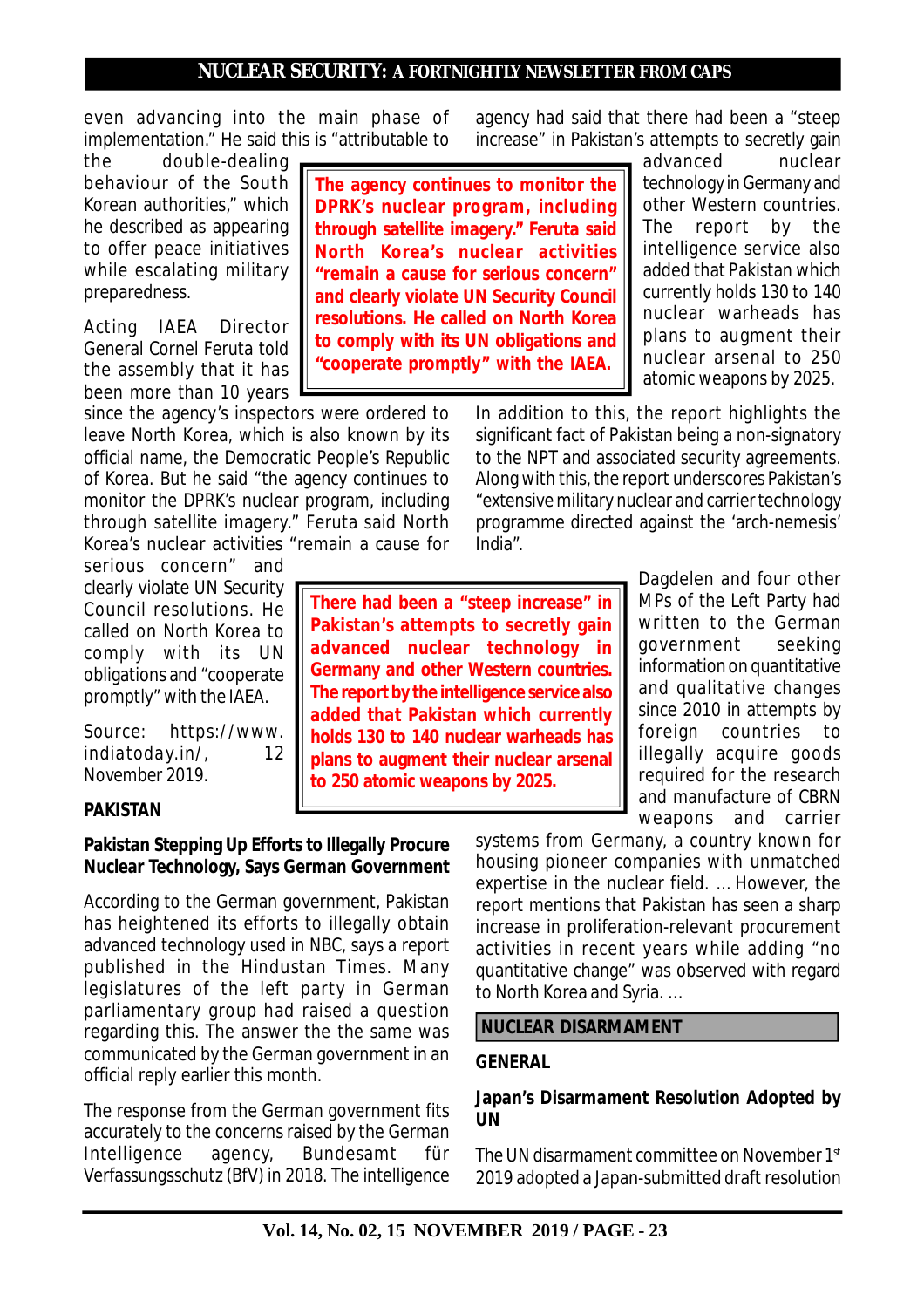**The resolution urges the promotion of educational programs such as interaction with atomic bomb survivors. It also proposes a framework to facilitate dialogue between nuclear-armed nations and others. Members of the committee approved the resolution by a majority, with 148 of 178 countries voting in favour. Four countries objected and 26 abstained. The United States abstained, saying the plan does not reflect the world's changing security environment.**

on nuclear disarmament. The draft calls for an action plan to help rid the world of nuclear weapons. The resolution lists six measures Japan says the international community must take immediately.

They call for increased transparency of policies

of nuclear-armed powers to build mutual trust between countries. The resolution urges the promotion of educational programs such as interaction with atomic bomb survivors. It also proposes a framework to facilitate dialogue between nuclear-armed nations and others. Members of the committee approved the resolution by a majority, with 148 of 178

countries voting in favour. Four countries objected and 26 abstained. The United States abstained, saying the plan does not reflect the world's changing security environment.

Brazil also abstained on the grounds that the resolution should call for stronger commitments from nuclear-armed nations to disarm. Brazil supports the UN Treaty on the Prohibition of

Nuclear Weapons; which Japan has not joined. The reactions reflect the difficulties Japan faces in serving as a bridge between different sides. Japan's disarmament ambassador Nobushige Takamizawa said the other nations understood Japan's stance of pursuing common ground between nuclear and non-nuclear armed nations, but that even more effort is needed.

**2016.**

*Source: https://www3.nhk.or.jp/nhkworld/en/ news/20191102\_16/, 01 November 2019.*

 **NUCLEAR SECURITY**

### **RUSSIA**

## **Reviving Political Momentum to Strengthen Global Nuclear Security**

When senior government officials - presidents,

prime ministers, or foreign ministers – believe something is important, things get done. Policies and priorities are developed, resources are marshalled, stakeholders are convened, and deliverables are expected. Action on nuclear security is no different, and over the course of six years, the series of Nuclear Security Summits achieved significant progress in reducing the risk of nuclear materials

getting into the hands of terrorists. But today, political attention on this topic has significantly diminished since the last Nuclear Security Summit in 2016. Given the threat of catastrophic nuclear terrorism facing the global community, there is a dire need to recapture political attention and momentum on nuclear security and collectively manage the long-term risks associated with the

> peaceful use of nuclear materials and technology.

*Legacy of the Nuclear Security Summits:* Biennially between 2010 and 2016, more than 50 heads of government gathered to share their nation's progress on nuclear security and make commitments to future actions. These NSS—first

convened by President Obama—led to significant progress in nuclear security, with around a dozen countries completely eliminating their weaponsusable nuclear materials and many more updating their nuclear laws and regulations, committing to implement international nuclear security

**Action on nuclear security is no different, and over the course of six years, the series of Nuclear Security Summits achieved significant progress in reducing the risk of nuclear materials getting into the hands of terrorists. But today, political attention on this topic has significantly diminished since the last Nuclear Security Summit in**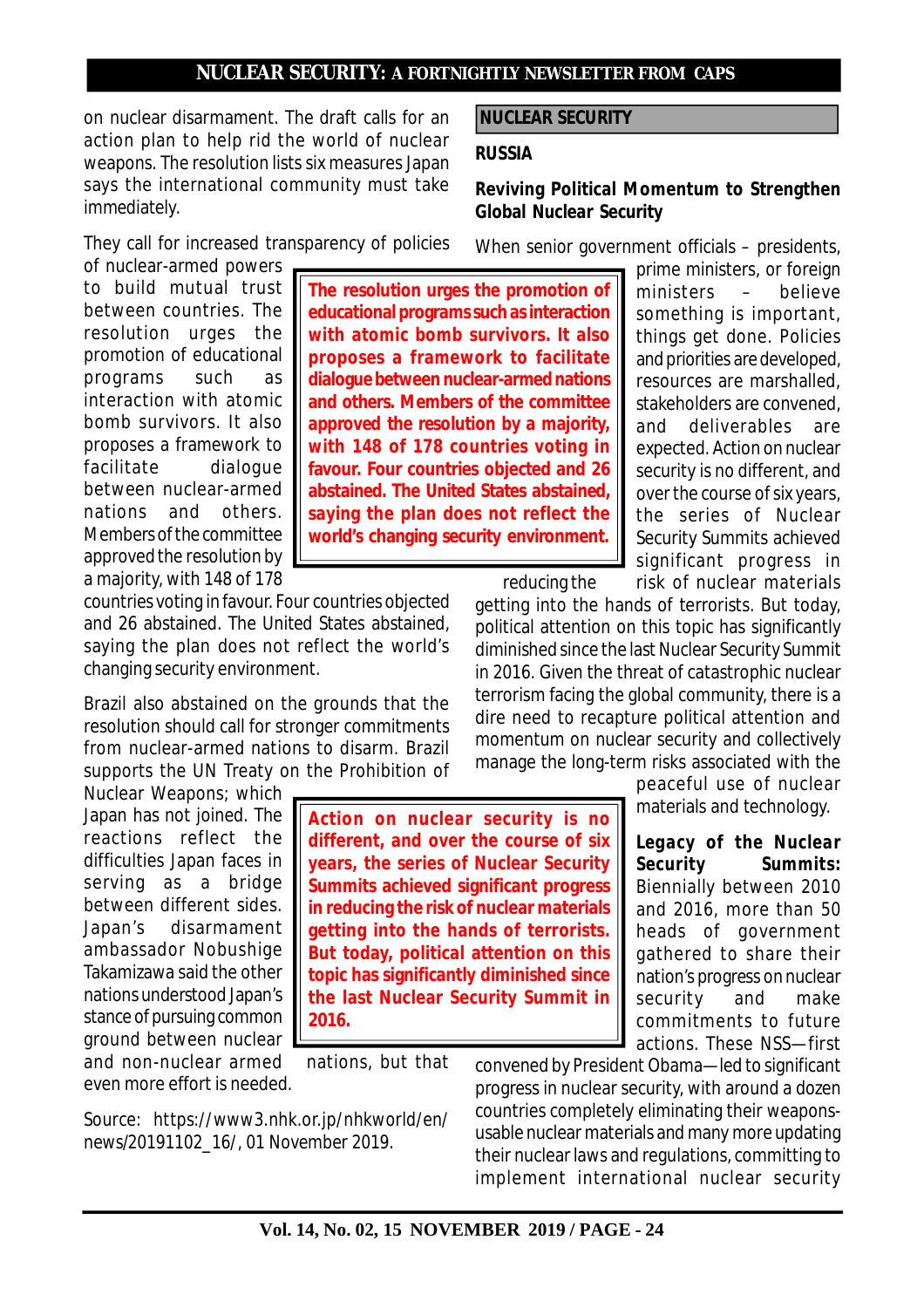guidance, and agreeing on the need to build confidence through information sharing. Efforts also achieved entry into force of a major international treaty.

There is no doubt that the high-level attention brought by the Summits—and by the charismatic U.S. president who conceived of them—was a large reason for the significant progress on nuclear security during that period. After all, to generate action, especially momentous action, there is nothing like the public accountability and peer pressure of leaders having to meet their counterparts on the global stage.

Summit participants took steps at the 2016 Summit to sustain political attention and momentum and continue efforts to strengthen nuclear security through other international institutions and mechanisms like the International Atomic Energy Agency (IAEA). However, high-level political attention has waned. Not only have we seen evidence that progress and commitment to nuclear security has slowed, political obstacles prevent the IAEA from realizing its full potential as a central player in nuclear security. This is not to say that heads of government must meet at regular summits or that every meeting between leaders must have nuclear security as the first talking point, but it must be a priority for leaders, demonstrated through tangible and visible commitments and actions. Fortunately, there are opportunities to revive political momentum in the near future.

*2020 ICONS:* An important opportunity will come in February 2020, when the IAEA convenes its third International Conference on Nuclear Security (ICONS). ICONS kicks off with ministers or their designees offering national statements and issuing a ministerial declaration outlining general principles on nuclear security. Unfortunately, most countries have not sent ministers, itself a symptom of waning high-level attention. The remainder of ICONS consists of panels, presentations, and side events open to government officials, academics, and NGO representatives.

The ministerial segments and ministerial declarations—underwhelming at past ICONS—

could be brought to life, if countries would be willing to take a more ambitious, forward-leaning approach, including by sending ministers to attend the ministerial segment.

Ministers should offer up new commitments, perhaps joining with other ministers to push the envelope in areas such as minimizing highly enriched uranium, committing to implement IAEA nuclear security guidance, providing support for the IAEA's nuclear security mission, or highlighting the importance of information sharing. One possible vehicle for delivering commitments at ICONS is through signing INFCIRCs (IAEA information circulars) that originated as joint commitments at the Nuclear Security Summits and are now open to signature by all IAEA member states. Ministers should also use the ICONS platform to promote ways their country has made progress in nuclear security, perhaps highlighting recent achievements.

*The CPPNM/A RevCon:*The next major opportunity will come in 2021, when the IAEA will convene a review conference (RevCon) for the Amended CPPNM/A. The CPPNM/A is the only legally binding treaty requiring countries to protect nuclear materials and nuclear facilities and is therefore the foundational international instrument for nuclear security. At the RevCon, as I have recently argued, countries should prioritize actions to build a strong, effective, and sustainable treaty regime.

The 2021 RevCon—the single mandated review conference, required five years after the amended treaty's entry into force—should not be a pro forma meeting to check a box. Instead, countries should take a more ambitious approach and agree to hold future RevCons, with each successive RevCon selecting the next review conference date. The possibility of future RevCons is clearly envisioned by the text, and they will enable a more sustainable treaty regime that can evolve as threats, technology, and best practices evolve.

The RevCon also provides a unique opportunity for countries to engage in real, substantive dialogue on nuclear security—on lessons learned, best practices, and ideas for continuous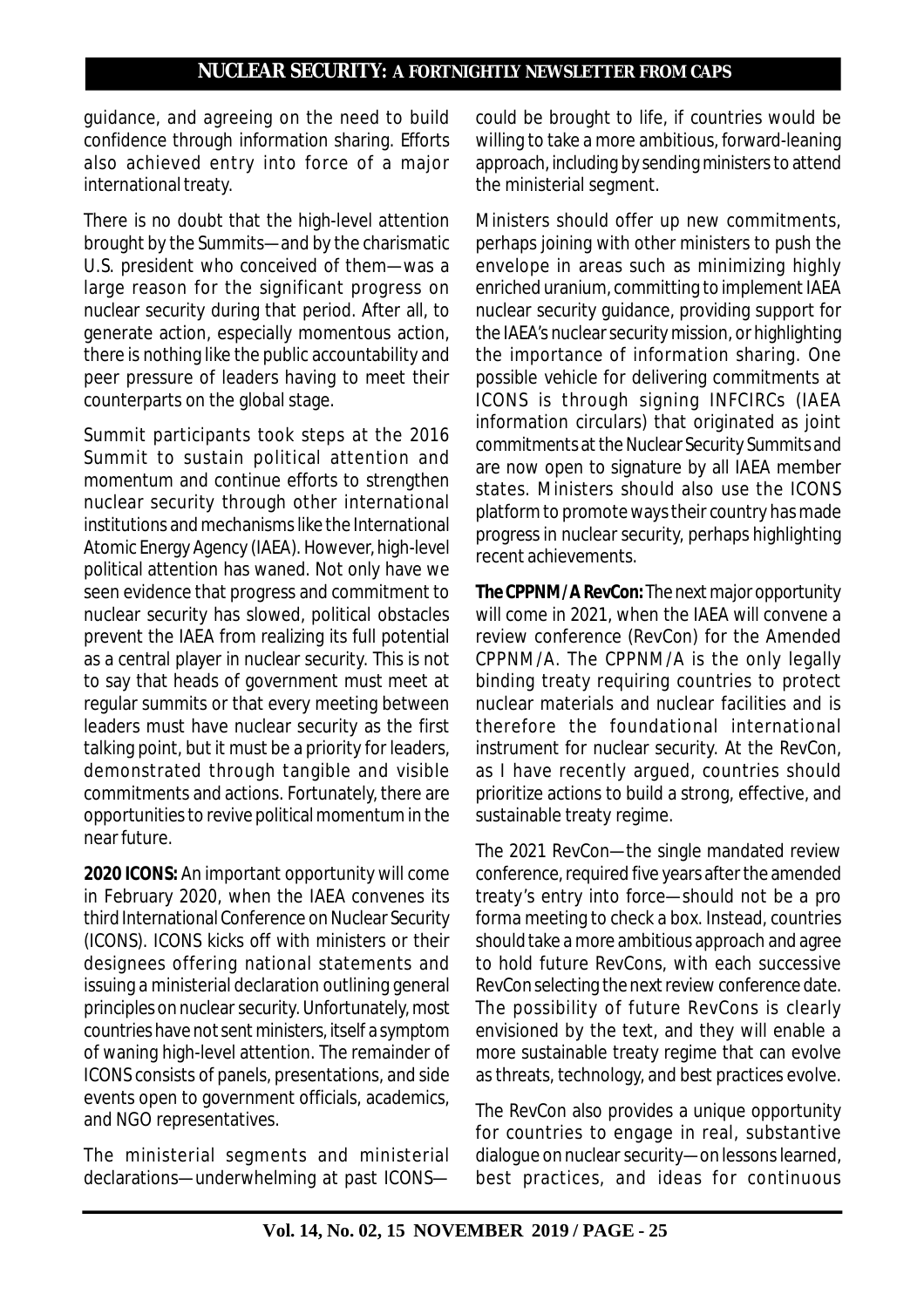improvement. Countries can share their assessments of trends in nuclear security that will impact how they implement the treaty based on their own national or regional context.

As the preparatory process for the RevCon gets under way this year and next, some political heft is needed to drive the RevCon toward such an ambitious approach and avoid a wasted opportunity.

*Regional Fora:* Important opportunities for rebuilding political attention on nuclear security and overcoming barriers at the IAEA exist within regional fora. Different countries and regions hold a variety of perspectives about nuclear risks. Neighbouring countries often have existing trust relationships that can encourage more openness regarding sensitive topics. National and regional contexts are unique; a one-size-fits-all approach fails to acknowledge these differences. Countries focused on gaining the benefits of peaceful

nuclear technology, whether to provide reliable energy, life-extending medical treatment, or opportunities for scientists, understandably want the IAEA to prioritize its technical cooperation and assistance. Countries focused on the threat of nuclear terrorism want to strengthen the IAEA's role in addressing this threat

through its nuclear security activities.

These interests don't have to conflict and should be mutually reinforcing. An act of nuclear terrorism anywhere will have global consequences, including a negative impact on the public's perception—and acceptance—of peaceful use of nuclear material and technology. A greater understanding of this linkage—and the IAEA's important role in both technical cooperation and nuclear security—is needed at the political level. Regional fora, conferences, or high-level meetings among regional leaders, might enable more constructive opportunities to increase awareness about the importance of nuclear security and strengthen support for the IAEA's role.

*Looking Ahead:* It is vital that all countries work together to prevent an act of nuclear terrorism an event that would impact us all. But political will is needed to take the actions necessary to strengthen nuclear security, strengthen global cooperation, and support the IAEA's role. Upcoming opportunities exist for regaining political attention, but governments need to seize them. Over the next two years, we will see which path they take.

*Source: https://www.europeanleadershipnetwork. org, 28 October 2019.*

### **NUCLEAR SAFETY**

#### **FRANCE**

### **France Turns Off Nuclear Reactors Following Earthquake**

Reactors at a nuclear plant in south-eastern France have been switched off to allow inspectors

**An act of nuclear terrorism anywhere will have global consequences, including a negative impact on the public's perception—and acceptance of peaceful use of nuclear material and technology. A greater understanding of this linkage—and the IAEA's important role in both technical cooperation and nuclear security—is needed at the political level.**

to carry out a safety audit, following 5.1 magnitude earthquake that injured four people. French statecontrolled utility EDF has said reactors 2, 3 and 4 of its Cruas plant – located about 10 kilometres from the epicentre in Le Teil, Ardèche – would remain offline until 15 November.

A sensor at the plant was activated during the

earthquake, which occurred some 30 kilometres from Tricastin – another nuclear power site that appears to have been unaffected. "The seismic vibration threshold triggered an alarm on only one of the five sensors present on the site," said the region's prefect, Hugues Moutouh. "No damage to the buildings was found, and the facilities are functioning normally." France's Nuclear Safety Agency ASN said "no visible damage" had been caused to any nuclear site but that EDF had yet to calculate the exact impact of the earthquake.

*Source: http://www.rfi.fr/, 11 November 2019.*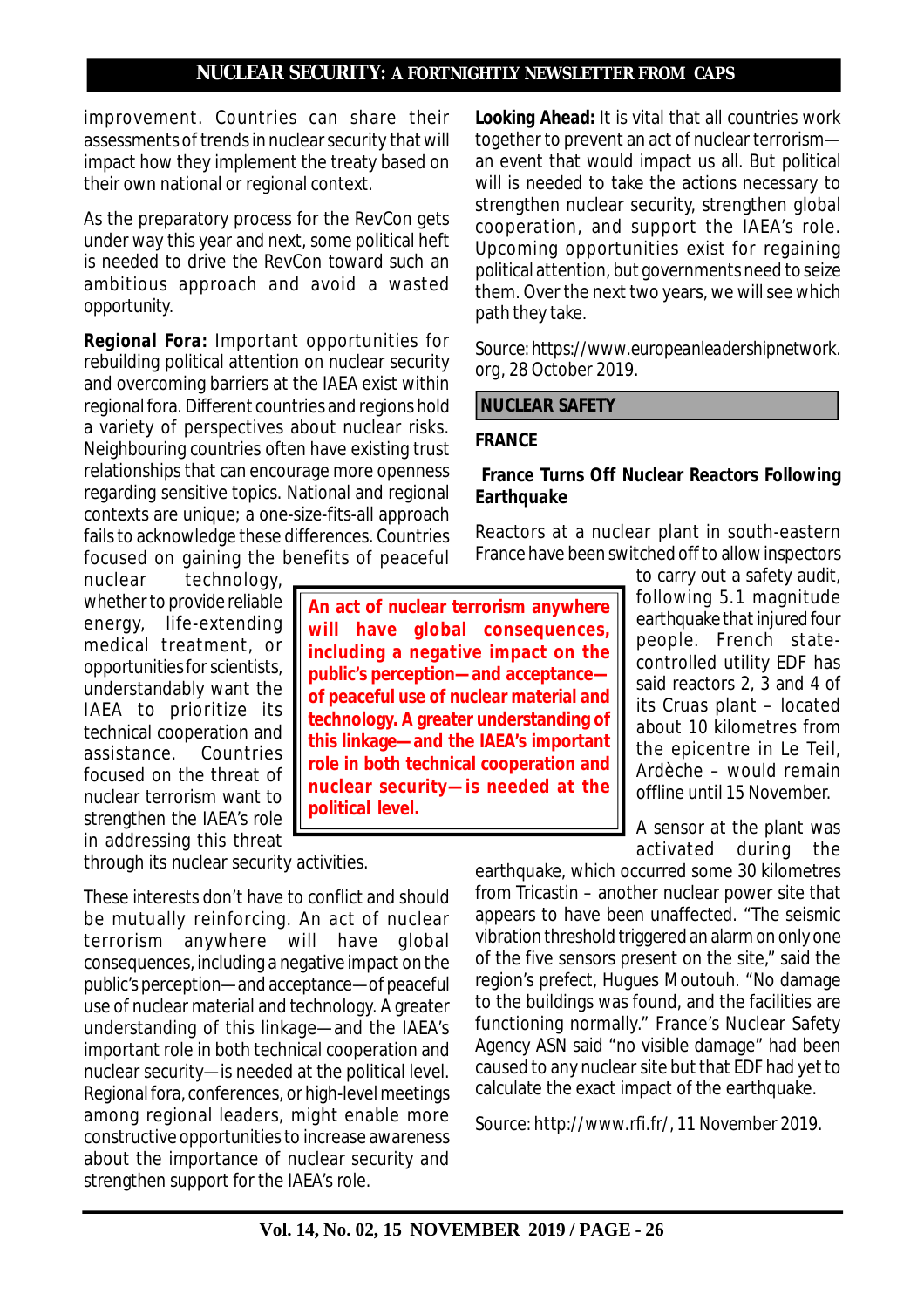## **USA**

### **US Nuclear Reactor Shut Down after Officials Discover Leak**

A South Carolina energy company has shut down one of its nuclear reactors after officials discovered a small leak in the coolant system.

Dominion Energy spokeswoman Rhonda O'Banion told The State that the V.C. Summer reactor in Fairfield County is temporarily out of commission as the water leak, possibly from a valve, is addressed. The company says the liquid has not escaped beyond the

**Despite its position that the dome and its radioactive contents belong to the Marshallese government, the U.S. Department of Energy paid a contractor to scrub off the offending message after getting permission from the mayor of Enewetak Atoll, where the dome is located.**

reactor's containment building, and there's no danger to the public. Dominion spokesman Ken Holt said the company notified the Nuclear Regulatory Commission, but wasn't required to make any other public notice. He said the plant went offline.

## *Source: https://www.foxbusiness.com/, 11 November 2019.*

## **NUCLEAR WASTE MANAGEMENT**

## **USA**

### **US Won't Clean Up Marshall Islands Nuclear Waste Dome but Wants it Free of Anti-US Graffiti**

For years, American authorities have asserted they hold no responsibility for Runit Dome, a concretecapped waste site in the Marshall Islands, where the United States dumped 35 Olympic swimming pools' worth of atomic soil and debris created by its Cold War nuclear weapons testing program.

But sometime during the spring of 2018, unknown vandals spray-painted graffiti across its face: "Nuclear Waste. Property of USA Government. Please Return to Sender" and "Nuclear Waste. Property of the USA. Please Return to Sender." That grabbed the attention of the U.S. government and its contractors.

Despite its position that the dome and its radioactive contents belong to the Marshallese government, the U.S. Department of Energy paid a contractor to scrub off the offending message after getting permission from the mayor of Enewetak Atoll, where the dome is located. The "graffiti on the dome was removed by Lawrence Livermore National Laboratory, a US DOE contractor," the mayor, Jack Ading, said in an email to *The Times*.

> Ading said he probably should have rejected the request to remove it made by Terry Hamilton, a contractor for the Lawrence Livermore National Laboratory because the message on the dome reflected Marshallese sentiment that the United States

should take ownership of its radioactive waste. But he decided to go along to avoid conflict. "I did not want to fight with USG over a graffiti," he said, referring to the U.S. government.

In a special report, *The Times* documented how Runit Dome is threatened by sea level rise and could eventually spill its radioactive contents into the ocean around Enewetak. While the United States has repeatedly declared it bears no obligation to fortify the structure or take ownership of the waste, the graffiti cleanup reveals it is attentive to keeping the dome free of anti-U.S. slogans. Some find it ironic that the Energy Department and its contractors are keeping the surface of the dome clean, while doing nothing to prevent the radioactive waste from leaking out of it. "When there are limited resources, it is disheartening that graffiti removal would take priority over other basic services and requests," said Holly Barker, an anthropologist at the University of Washington in Seattle.

From 1946 to 1958, the United States detonated 67 nuclear bombs in the Marshall Islands. Fortythree of those tests were conducted in Enewetak lagoon. It also conducted biological weapons testing in the atoll and shipped in 130 tons of soil from an atomic testing ground in Nevada for experiments. During the late 1970s, as the United States was returning control of Enewetak to the Marshallese, the U.S. government initiated a cleanup of the atoll — to remove the most lethal and irradiated land-based soil and debris. It